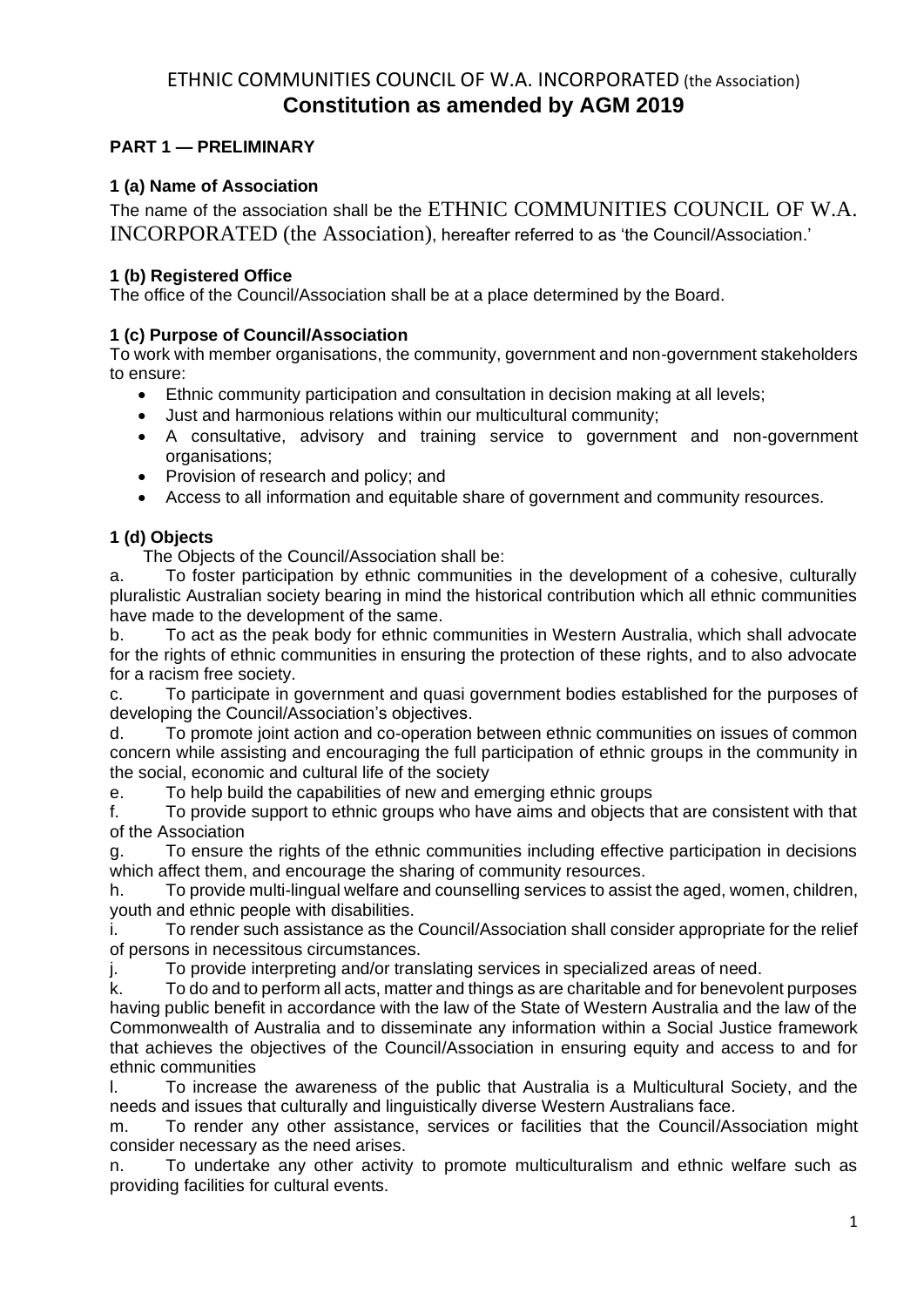o. To ensure a united Australia that respects its land, cherishes Aboriginal and Torres Strait Islanders and its multicultural heritage and provides equal justice and equity for all.

p. And other Objects as the Association shall consider adequate and appropriate from time to time.

### **1 (e) Powers of the Council/Association**

- a) To purchase, sell, mortgage, lease, exchange or otherwise acquire or dispose of any real or personal property.
- b) With respect to the administration of the Council/Association, open and operate bank accounts and draw, accept and negotiate cheques and other negotiable instruments.
- c) To obtain monies by way of contributions, donations, subscriptions, grants or by any other lawful method and to receive gifts of real or personal property.
- d) To deal with the monies of the Council/Association not immediately required for the purposes of the Council/Association in such a manner as authorised by law and as may from time to time be determined by the Board.
- e) To appoint delegates and representatives to other organisations or bodies.
- f) To appoint or elect or co-opt sub committees and working parties.
- g) To approve the membership of, suspend, expel or otherwise deal with any member or official for any behaviour or non-compliance with the Rules of the Council/Association, By-Laws of the Council/Association or decisions of the Board when such behaviour or non-compliance is deemed not to be in the best interests of the Council/Association.
- h) To appoint, suspend or dismiss or otherwise deal with employees, consultants, subcontractors or any other bodies, professionals or persons having dealings with the Council/Association.
- i) To make By-Laws for the conduct of the Council/Association.
- j) To erect, maintain and improve or make alterations to any land or buildings or other property in the care, control, custody or ownership of the Council/Association.
- k) To engage in and/or provide services for activities not necessarily or substantially focussed on migrants and/or refugees provided any proceeds thereby received are redirected to activities that meet the needs of culturally and/or linguistically diverse Western Australians for their settlement, welfare, education and training, or their cultural, legal and related needs.
- l) To do such other acts or things as the Council/Association or its Members (other than Associate Members) may deem necessary, incidental or conducive to the attainment of the above objects and the exercise of the above powers.

### **1 (f) Terms used**

In these rules, unless the contrary intention appears —

*Act* means the *Associations Incorporation Act 2015*;

*Associate member* means a member with the rights referred to in rule 8(6);

*Association* means the incorporated association to which these rules apply;

*Books*, of the Association, includes the following —

- (a) a register;
- (b) financial records, financial statements or financial reports, however compiled, recorded or stored;
- (c) a document;
- (d) any other record of information;

*By laws* means by-laws made by the Association under rule 64;

*Commissioner* means the person for the time being designated as the Commissioner under section 153 of the Act;

*Board* means the management board of the Association;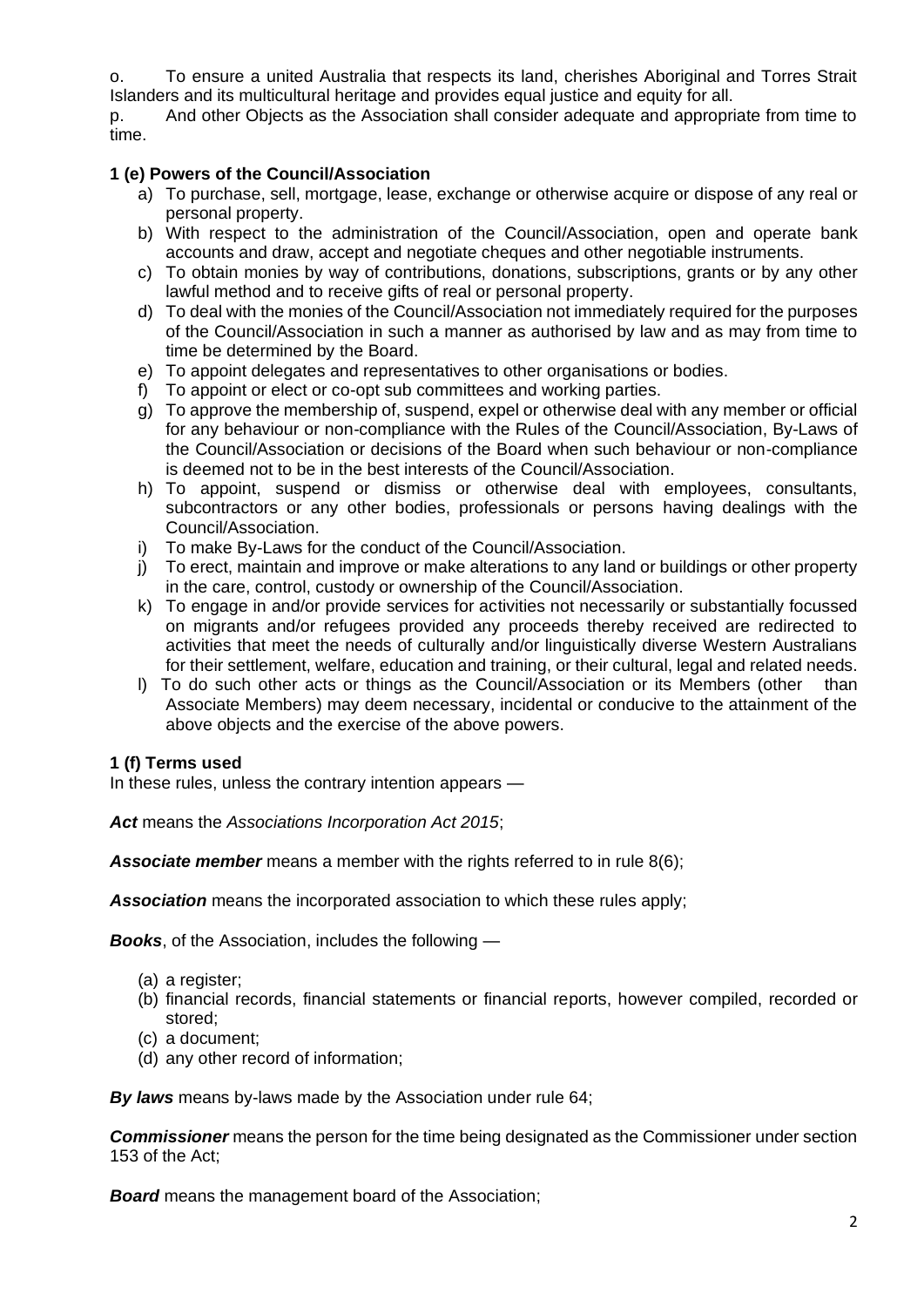*Board meeting* means a meeting of the board; *Board member* means a member of the board;

**ECCWA** means the Ethnic Communities Council of W.A. Incorporated. as in rule 1.

#### *Financial records* includes —

- (a) invoices, receipts, orders for the payment of money, bills of exchange, cheques, promissory notes and vouchers; and
- (b) documents of prime entry; and
- (c) working papers and other documents needed to explain
	- (i) the methods by which financial statements are prepared; and
	- (ii) adjustments to be made in preparing financial statements;

*Financial report*, of a tier 2 association or a tier 3 association, has the meaning given in section 63 of the Act;

*Financial statements* means the financial statements in relation to the Association required under Part 5 Division 3 of the Act;

**Financial year**, of the Association, has the meaning given in rule 2;

*General meeting*, of the Association, means a meeting of the Association that all members are entitled to receive notice of and to attend;

*Member* means a person (including a body corporate) who is an ordinary member or an associate member of the Association;

*Ordinary board member* means a board member who is not an office holder of the Association under rule 27(3);

**Ordinary member** means a member with the rights referred to in rule 8(5);

*President* means the Board member holding office as the President of the Association;

*Register of members* means the register of members referred to in section 53 of the Act;

*Rules* means these rules of the Association, as in force for the time being;

*Secretary* means the board member holding office as the secretary of the Association;

*Special general meeting* means a general meeting of the Association other than the annual general meeting;

*Special resolution* means a resolution passed by the members at a general meeting in accordance with section 51 of the Act;

*Subcommittee* means a *subcommittee* appointed by the board under rule 48(1)(a);

**Tier 1 association** means an incorporated association to which section 64(1) of the Act applies;

**Tier 2 association** means an incorporated association to which section 64(2) of the Act applies;

**Tier 3 association** means an incorporated association to which section 64(3) of the Act applies;

*Treasurer* means the board member holding office as the treasurer of the Association.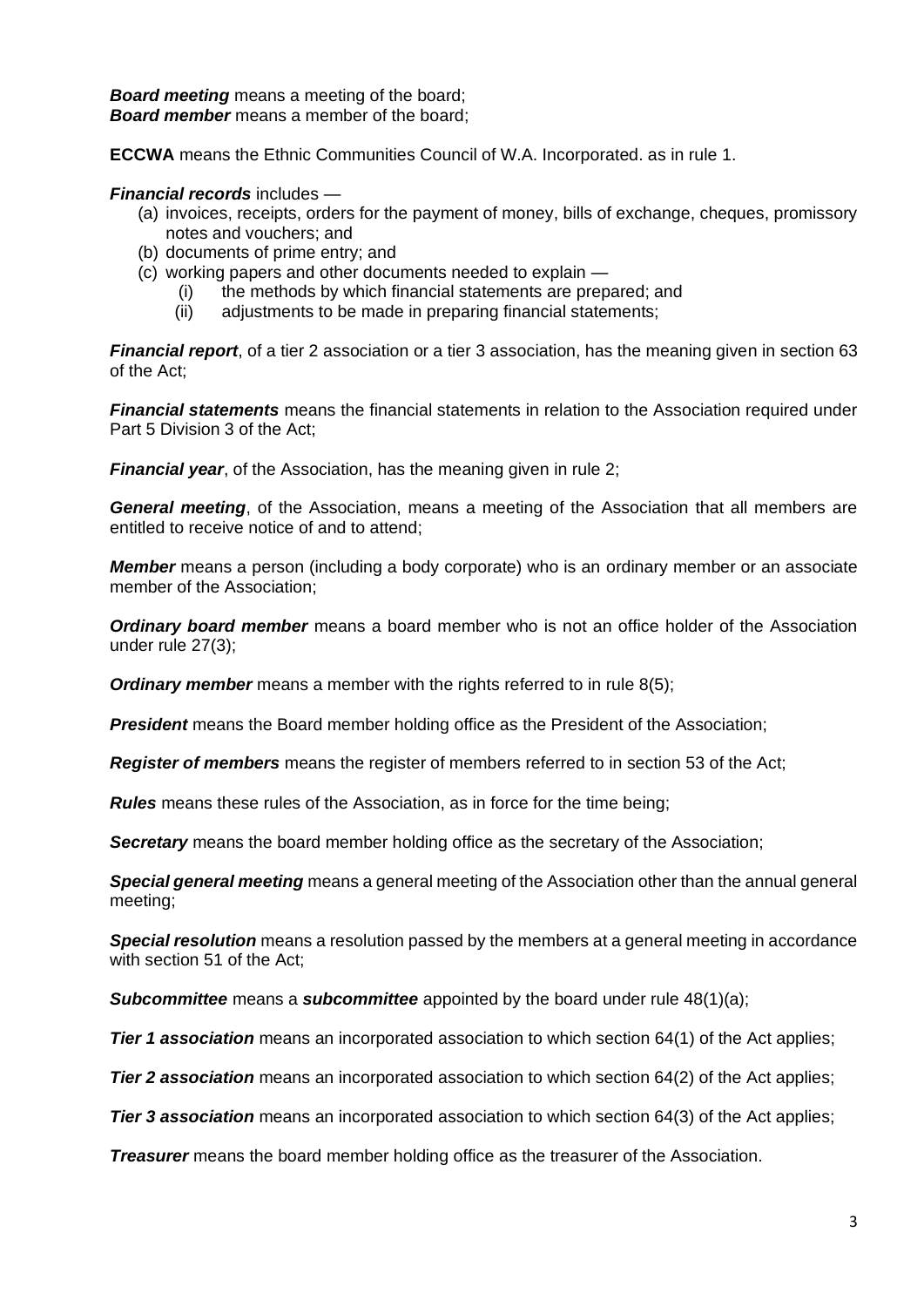# **2. Financial year**

- (1) The first financial year of the Council/Association is to be the period notified to the Commissioner under section 7(4) (e) or, if relevant, section 29(5)(e) of the Act.
- (2) Each subsequent financial year of the Council/Association is the period of 12 months commencing at the termination of the first financial year or the anniversary of that termination.

# **PART 2 — ASSOCIATION TO BE NOT FOR PROFIT BODY**

### **Rule 3 Not-for-profit body**

- (1) The property and income of the Council/Association must be applied solely towards the promotion of the objects or purposes of the Council/Association and no part of that property or income may be paid or otherwise distributed, directly or indirectly, to any member, except in good faith in the promotion of those objects or purposes.
- (2) A payment may be made to a member out of the funds of the Council/Association only if it is authorised under sub rule (3).
- (3) A payment to a member out of the funds of the Council/Association is authorised if it is —

(a) the payment in good faith to the member as reasonable remuneration for any services provided to the Council/Association, or for goods supplied to the Council/Association, in the ordinary course of business; or

(b) the payment of interest, on money borrowed by the Council/Association from the member, at a rate not greater than the cash rate published from time to time by the Reserve Bank of Australia; or

(c) the payment of reasonable rent to the member for premises leased by the member to the Council/Association; or

(d) the reimbursement of reasonable expenses properly incurred by the member on behalf of the Council/Association.

## **PART 3 — MEMBERS**

#### **Division 1 — Membership**

# **Rule 4 Eligibility for membership**

### **A Ordinary Membership**

(1) Membership consists of affiliated ethnic associations and institutions represented by duly accredited representatives. The Board, as required, can decide changes in Membership categories from time to time.

(2) Non-government organisations that provide community services or promote the interests and wellbeing of migrants, refugees, asylum seekers, and ethnic communities.

### **B ASSOCIATE MEMBERSHIP**

The Board may admit any person or organisation **not defined by (1) or (2) above** to be an Associate member of the Council/Association.

### **Rule 5 Applying for membership**

- 1. An organisation or person who wants to become a member/Associate member must apply in writing to the Council/Association.
- 2. The application must be made on the Ethnic Community Council of W.A Incorporated's membership application form.
- 3. The application must be signed by the applicant/ or the Chair or President of the organisation as the case may be.
- 4. The applicant must specify in the application the class of membership i.e. membership/associate membership, to which the application relates

#### **Rule 6 Dealing with membership applications**

(1) The board must consider each application for membership of the Council/Association and decide whether to accept or reject the application.

(2) Subject to sub rule (3), the board must consider applications in the order in which they are received by the Council/Association.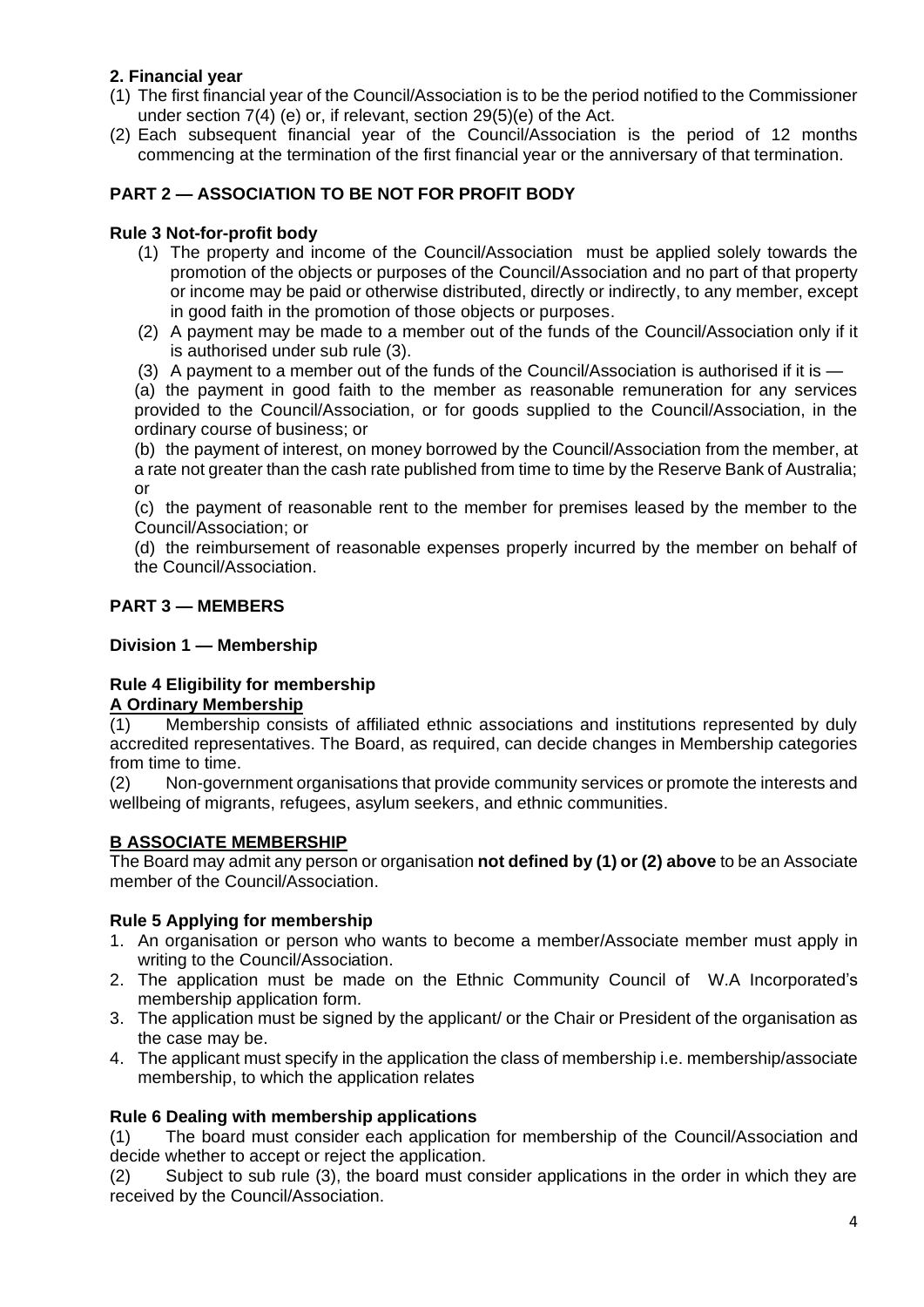(3) The board may delay its consideration of an application if the board considers that any matter relating to the application needs to be clarified by the applicant or that the applicant needs to provide further information in support of the application.

- (4) The board must not accept an application unless the applicant —
- (a) is eligible under rule 4; and
- (b) has applied under rule 5.
- (5) The board may reject an application even if the applicant —
- (a) is eligible under rule 4; and
- (b) has applied under rule 5.

(6) The Secretary shall as soon as practicable inform in writing the applicant association or institution of the result of the application and if admitted request that the names and addresses of the appointed delegates be supplied to the Council/Association .

(7) Member associations and institutions shall be entitled to two delegates. Nothing shall prevent an association/institutions to accredit a lesser number of delegates as entitled

(8) The delegates must be appointed by the member associations and institutions every year for the Annual General Meeting

(9) Nothing shall prevent a member association or institution from recalling a delegate at any time and appointing another delegate in his/her place and notifying the Board of that decision forthwith.

(10) The Board of the Council/Association shall also reserve the right to request a member association to replace or withdraw its delegate if that delegate's actions are in conflict with the objectives of the Council/Association or that delegate has a personal conflict of interest relating to the work of the Council.

(11) The board must notify the applicant of the board's decision to reject the application as soon as practicable after making the decision and is not required to give the applicant its reasons for doing so.

## **Rule No 7 Becoming a member**

An applicant for membership of the Council/Association becomes a member when —

- (a) the board accepts the application; and
- (b) the applicant pays any membership fees payable to the Council/Association under rule 12.

### **Rule 8 Classes of membership**

- (1) The Council/Association consists of ordinary members and any associate members provided for under Rule 4, sub rule (2).
- (2) The Council/Association may have any class of associate membership approved by resolution at a general meeting, including junior membership, senior membership, honorary membership, life membership and corporate membership.
- (3) An individual who has not reached the age of 15 years is only eligible to be an associate member.
- (4) A person can only be an associate member and has no voting rights at general meetings of the Ethnic Communities Council of W.A Incorporated nor can they contest board membership.
- (5) An ordinary member has full voting rights and any other rights conferred on members by these rules or approved by resolution at a general meeting or determined by the board.
- (6) The number of members of any class is not limited unless otherwise approved by resolution at a general meeting.

### **Rule 9 When membership ceases**

- (1) A person ceases to be a member when any of the following takes place
	- (a) for a member who is an individual, the individual dies;
		- (b) for a member who is a body corporate, the body corporate is wound up;
		- (c) the person resigns from the Council/Association under rule 10;
	- (d) the person is expelled from the Council/Association under rule 15;
	- (e) the person ceases to be a member under rule 12(4).
- (2) The secretary must keep a record, for at least one year after a person ceases to be a member,  $of -$ 
	- (a) the date on which the person ceased to be a member; and
	- (b) the reason why the person ceased to be a member.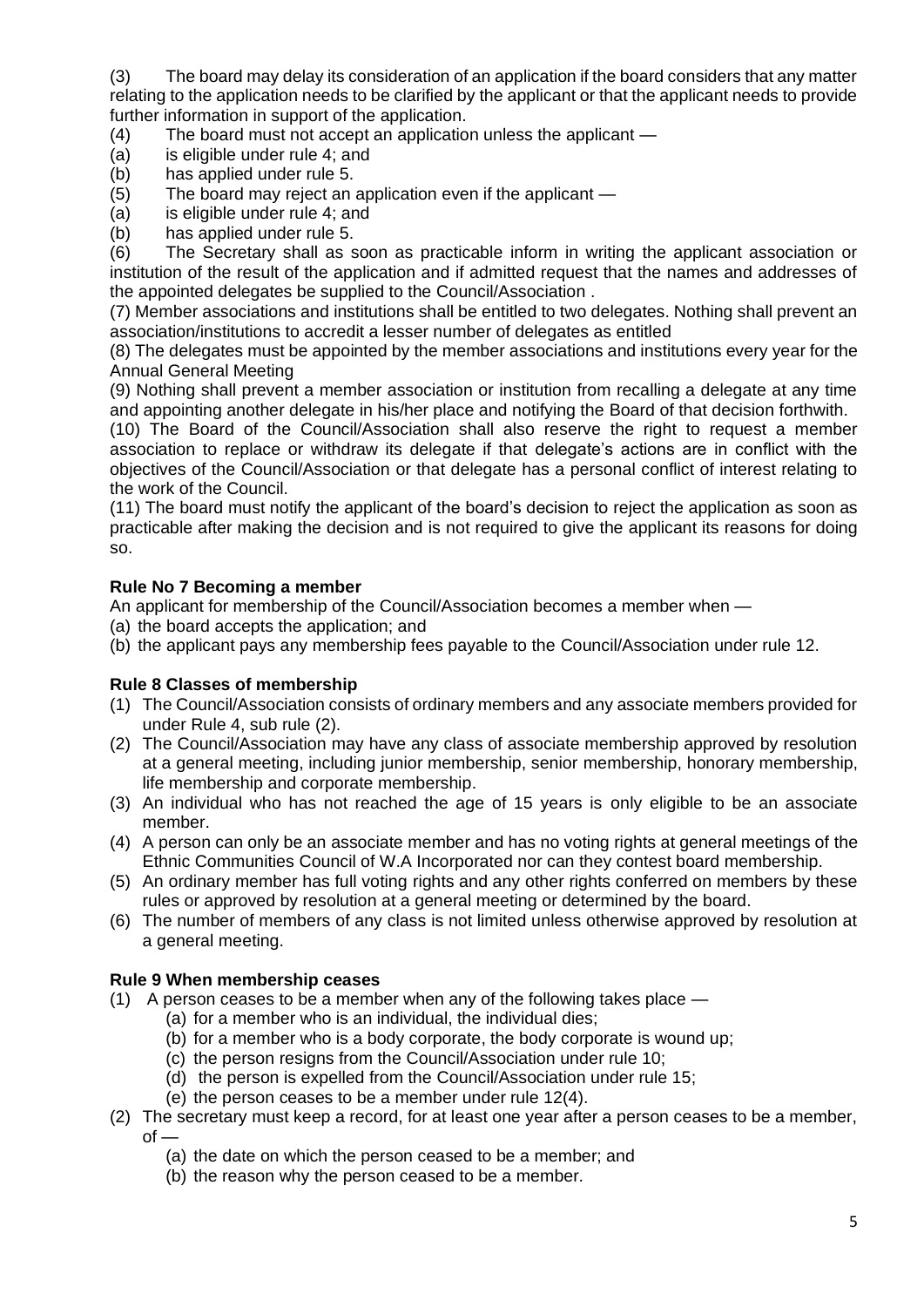# **Rule 10 Resignation**

- (1) A member/associate member may resign from membership of the Council/Association by giving written notice of the resignation to the secretary.
- (2) The resignation takes effect —

(a)When the secretary receives the notice; or

(b) If a later time is stated in the notice, at that later time.

(3) An organisation/person who has resigned from membership or associate membership of the Council/Association remains liable for any fees that are owed to the Council/Association (the *owed*  **amount**) at the time of resignation.

(4) The owed amount may be recovered by the Council/Association in a court of competent jurisdiction as a debt due to the Council/Association

#### **Rule 11 Rights not transferable**

The rights of a member are not transferable and end when membership ceases.

Division 2 — Membership fees

### **Rule 12 Membership fees**

- (1) The board must determine the entrance fee (if any) and the annual membership fee (if any) to be paid for membership of the Council/Association
- (2) The fees determined under sub rule (1) may be different for different classes of membership.
- (3) A member/associate member must pay the annual membership fee to the treasurer, or another person authorised by the board to accept payments, by the date (the *due date*) determined by the board.
- (4) If a member/ associate member has not paid the annual membership fee within the period of 3 months after the due date, the member ceases to be a member on the expiry of that period.
- (5) If an organisation/person who has ceased to be a member under sub rule (4) offers to pay the annual membership fee after the period referred to in that sub rule has expired —
	- (a) the board may, at its discretion, accept that payment; and
	- (b) if the payment is accepted, the organisation's/person's membership is reinstated from the date the payment is accepted.

### **Division 3 — Register of members**

### **Rule 13 Register of members**

- (1) The secretary, or another person authorised by the board, is responsible for the requirements imposed on the Council/Association under section 53 of the Act to maintain the register of members and record in that register any change in the membership of the Council/Association.
- (2) In addition to the matters referred to in section 53(2) of the Act, the register of members must include the class of membership (if applicable) to which each member belongs and the date on which each member becomes a member.
- (3) The register of members must be kept at the Ethnic Communities Council of W.A Incorporated office, or at another place determined by the board.
- (4) A member who wishes to inspect the register of members must contact the secretary to make the necessary arrangements.
- $(5)$  If —
- (a) a member inspecting the register of members wishes to make a copy of, or take an extract from, the register under section 54(2) of the Act; or
- (b) a member makes a written request under section 56(1) of the Act to be provided with a copy of the register of members,

the board may require the member to provide a statutory declaration setting out the purpose for which the copy or extract is required and declaring that the purpose is connected with the affairs of the Council/Association.

### **PART 4 — DISCIPLINARY ACTION, DISPUTES AND MEDIATION Division 1 — Term used**

**Rule 14 Term used: member**

In this Part —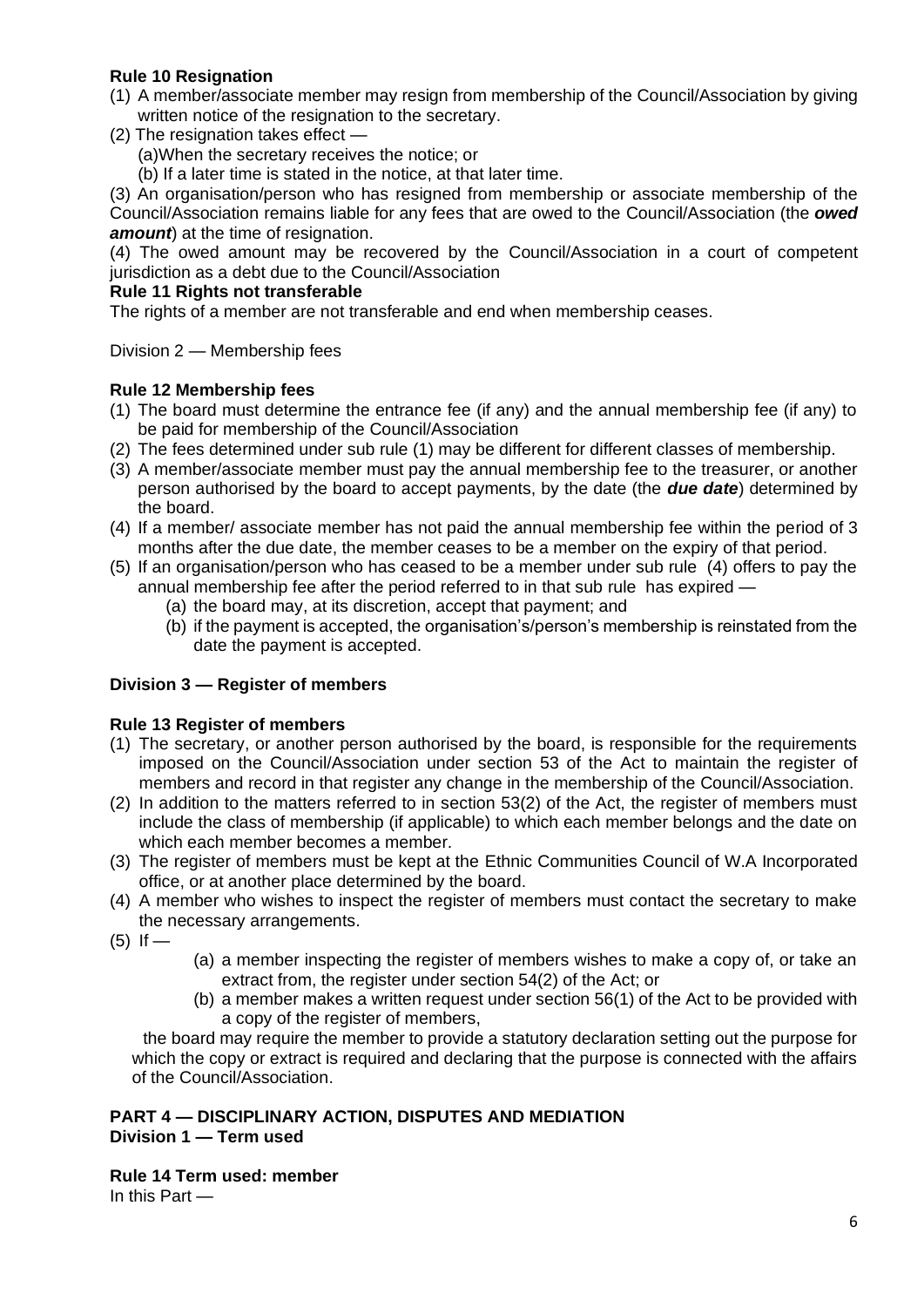*member*, in relation to a member who is expelled from the Council/Association, includes former member.

Division 2 — Disciplinary action

### **Rule 15 Suspension or expulsion**

- (1) The board may decide to suspend a member's membership/associate membership or to expel a member from the Council/Association if —
	- (a) the member contravenes any of these rules; or
- (2) the member acts detrimentally to the interests of the Council/Association. The secretary must give the member written notice of the proposed suspension or expulsion at least 28 days before the board meeting at which the proposal is to be considered by the board.
- (3) The notice given to the member must state
	- (a) when and where the board meeting is to be held; and
	- (b) the grounds on which the proposed suspension or expulsion is based; and
	- (c) that the member, or the member's representative, may attend the meeting and will be given a reasonable opportunity to make written or oral (or both written and oral) submissions to the board about the proposed suspension or expulsion;
- (4) At the board meeting, the board must
	- (a) give the member, or the member's representative, a reasonable opportunity to make written or oral (or both written and oral) submissions to the board about the proposed suspension or expulsion; and
	- (b) give due consideration to any submissions so made; and
	- (c) decide
		- (i) whether or not to suspend the member's membership and, if the decision is to suspend the membership, the period of suspension; or
		- (ii) whether or not to expel the member from the Council/Association.
- (5) A decision of the board to suspend the member's membership or to expel the member from the Council/Association takes immediate effect.
- (6) The board must give the member written notice of the board's decision, and the reasons for the decision, within 7 days after the board meeting at which the decision is made.
- (7) A member whose membership is suspended or who is expelled from the Council/Association may, within 14 days after receiving notice of the Board's decision under sub rule (6), give written notice to the secretary requesting the appointment of a mediator under rule 23. If notice is given under sub rule (7), the member who gives the notice and the board are the parties to the mediation

# **Rule 16 Consequences of suspension**

- (1) During the period a member's membership is suspended, the member
	- (a) loses any rights (including voting rights) arising as a result of membership; and
	- (b) is not entitled to a refund, rebate, relief or credit for membership fees paid, or payable, to the Council/Association
- (2) When a member's membership is suspended, the secretary must record in the register of members —
	- (a) that the member's membership is suspended; and
	- (b) the date on which the suspension takes effect; and
	- (c) the period of the suspension.
- (3) When the period of the suspension ends, the secretary must record in the register of members that the member's membership is no longer suspended.

# **Division 3 — Resolving disputes**

### **Rule 17 Terms used**

In this Division —

*grievance procedure* means the procedures set out in this Division;

*party to a dispute* includes a person –

(a) who is a party to the dispute; and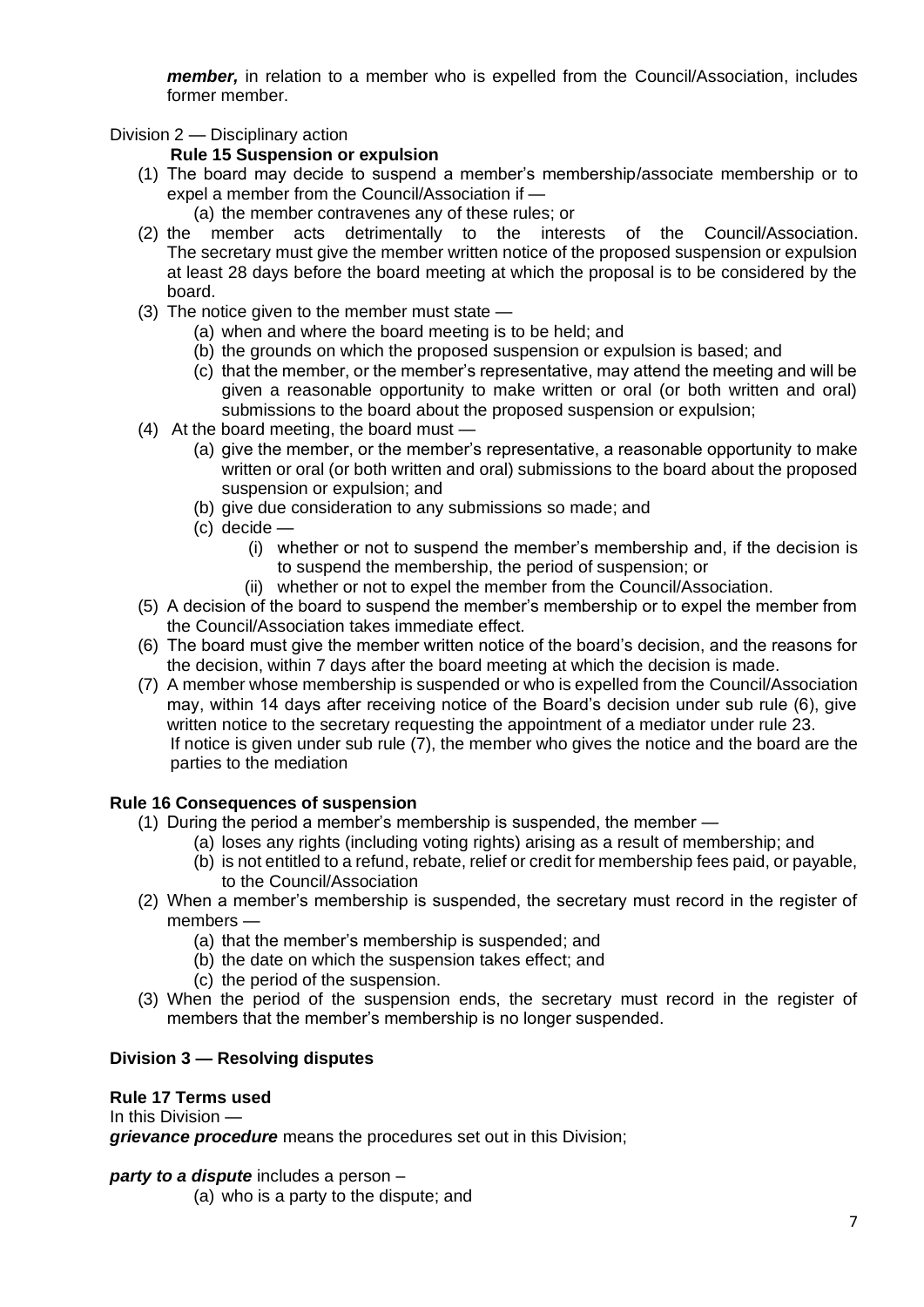(b) who ceases to be a member within 6 months before the dispute has come to the attention of each party to the dispute.

### **Rule 18 Application of Division**

The procedure set out in this Division (the grievance procedure) applies to disputes —

- (a) between members; or
	- (b) between one or more members and the Council/Association.

## **Rule 19 Parties to attempt to resolve dispute**

The parties to a dispute must attempt to resolve the dispute between themselves within 14 days after the dispute has come to the attention of each party.

## **Rule 20 How grievance procedure is started**

- (1) If the parties to a dispute are unable to resolve the dispute between themselves within the time required by rule 19, any party to the dispute may start the grievance procedure by giving written notice to the secretary of —
	- (a) the parties to the dispute; and
	- (b) the matters that are the subject of the dispute.
- (2) Within 28 days after the secretary is given the notice, a board meeting must be convened to consider and determine the dispute.
- (3) The secretary must give each party to the dispute written notice of the board meeting at which the dispute is to be considered and determined at least 7 days before the meeting is held.
- (4) The notice given to each party to the dispute must state
	- (a) when and where the board meeting is to be held; and
	- (b) that the party, or the party's representative, may attend the meeting and will be given a reasonable opportunity to make written or oral (or both written and oral) submissions to the board about the dispute.
- $(5)$  If  $-$

—

- (a) the dispute is between one or more members and the Council/Association; and
- (b) any party to the dispute gives written notice to the secretary stating that the party
	- (i) does not agree to the dispute being determined by the board; and
	- (ii) requests the appointment of a mediator under rule 23,

the board must not determine the dispute.

### **Rule 21 Determination of dispute by board**

- (1) At the board meeting at which a dispute is to be considered and determined, the board must
	- (a) give each party to the dispute, or the party's representative, a reasonable opportunity to make written or oral (or both written and oral) submissions to the board about the dispute; and
	- (b) give due consideration to any submissions so made; and
	- (c) determine the dispute.
- (2) The board must give each party to the dispute written notice of the board's determination, and the reasons for the determination, within 7 days after the board meeting at which the determination is made.
- (3) A party to the dispute may, within 14 days after receiving notice of the board's determination under sub rule (1) (c), give written notice to the secretary requesting the appointment of a mediator under rule 23.
- (4) If notice is given under sub rule (3), each party to the dispute is a party to the mediation.

# **Division 4- Mediation**

### **Rule 22 Application of Division**

- (1) This Division applies if written notice has been given to the secretary requesting the appointment of a mediator —
	- (a) by a member under rule 15(7); or
	- (b) by a party to a dispute under rule  $20(5)(b)(ii)$  or  $21(3)$ .
- (2) If this Division applies, a mediator must be chosen or appointed under rule 23.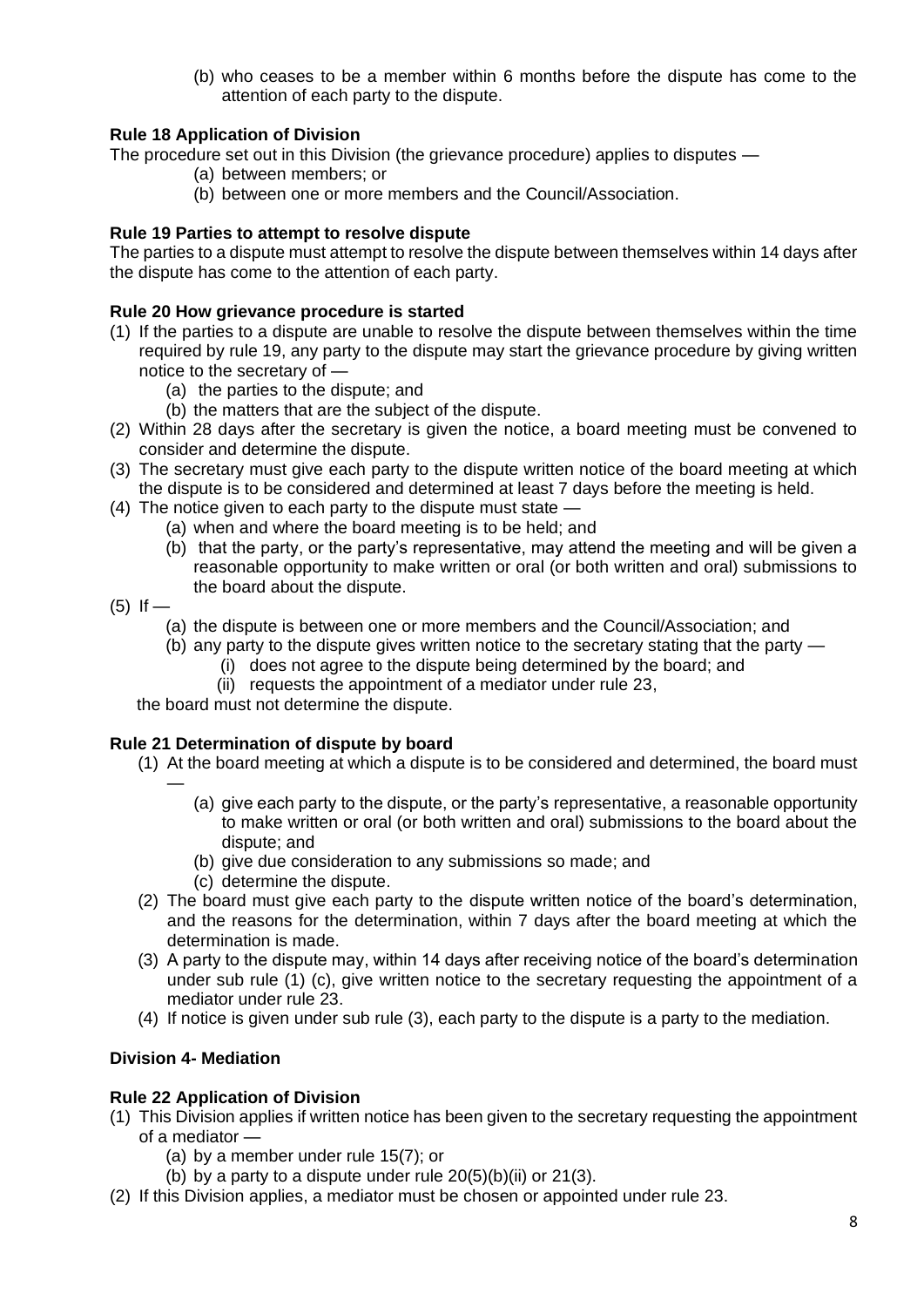## **Rule 23 Appointment of mediator**

- (1) The mediator must be a person chosen
	- (a) if the appointment of a mediator was requested by a member under rule  $15(7) 6y$ agreement between the Member and the board; or
	- (b) if the appointment of a mediator was requested by a party to a dispute under rule  $20(5)(b)(ii)$  or  $21(3)$  — by agreement between the parties to the dispute.
- (2) If there is no agreement for the purposes of sub rule (1)(a) or (b), then, subject to sub rules (3) and (4), the board must appoint the mediator.
- (3) The person appointed as mediator by the board must be a person who acts as a mediator for another not-for-profit body, such as a community legal centre, if the appointment of a mediator was requested by —
	- (a) a member under rule 15(7); or
	- (b) a party to a dispute under rule 20(5)(b)(ii); or
	- (c) a party to a dispute under rule 21(3) and the dispute is between one or more members and the Council/Association.
- (4) The person appointed as mediator by the board may be a member or former member of the Council/Association but must not —
	- (a) have a personal interest in the matter that is the subject of the mediation; or
	- (b) be biased in favour of or against any party to the mediation.

#### **Rule 24 Mediation process**

- (1) The parties to the mediation must attempt in good faith to settle the matter that is the subject of the mediation.
- (2) Each party to the mediation must give the mediator a written statement of the issues that need to be considered at the mediation at least 5 days before the mediation takes place.
- (3) In conducting the mediation, the mediator must
	- (a) give each party to the mediation every opportunity to be heard; and
	- (b) allow each party to the mediation to give due consideration to any written statement given by another party; and
	- (c) ensure that natural justice is given to the parties to the mediation throughout the mediation process.
- (4) The mediator cannot determine the matter that is the subject of the mediation.

(5) The mediation must be confidential, and any information given at the mediation cannot be used in any other proceedings that take place in relation to the matter that is the subject of the mediation.

(6) The costs of the mediation are to be paid by the party or parties to the mediation that requested the appointment of the mediator.

## **Rule 25 If mediation results in decision to suspend or expel being revoked**

- $If -$ 
	- (a) mediation takes place because a member whose membership is suspended or who is expelled from the Council/Association gives notice under rule 15(7); and
		- (b) as the result of the mediation, the decision to suspend the member's membership or expel the member is revoked,

that revocation does not affect the validity of any decision made at a board meeting or general meeting during the period of suspension or expulsion.

### **PART 5 — BOARD**

#### **Division 1 — Powers of Board**

### **Rule 26 Board**

- (1) The board members are the persons who, as the management board of the Council/Association, have the power to manage the affairs of the Council/Association.
- (2) Subject to the Act, these rules, the by-laws (if any) and any resolution passed at a general meeting, the board has power to do all things necessary or convenient to be done for the proper management of the affairs of the Council/Association.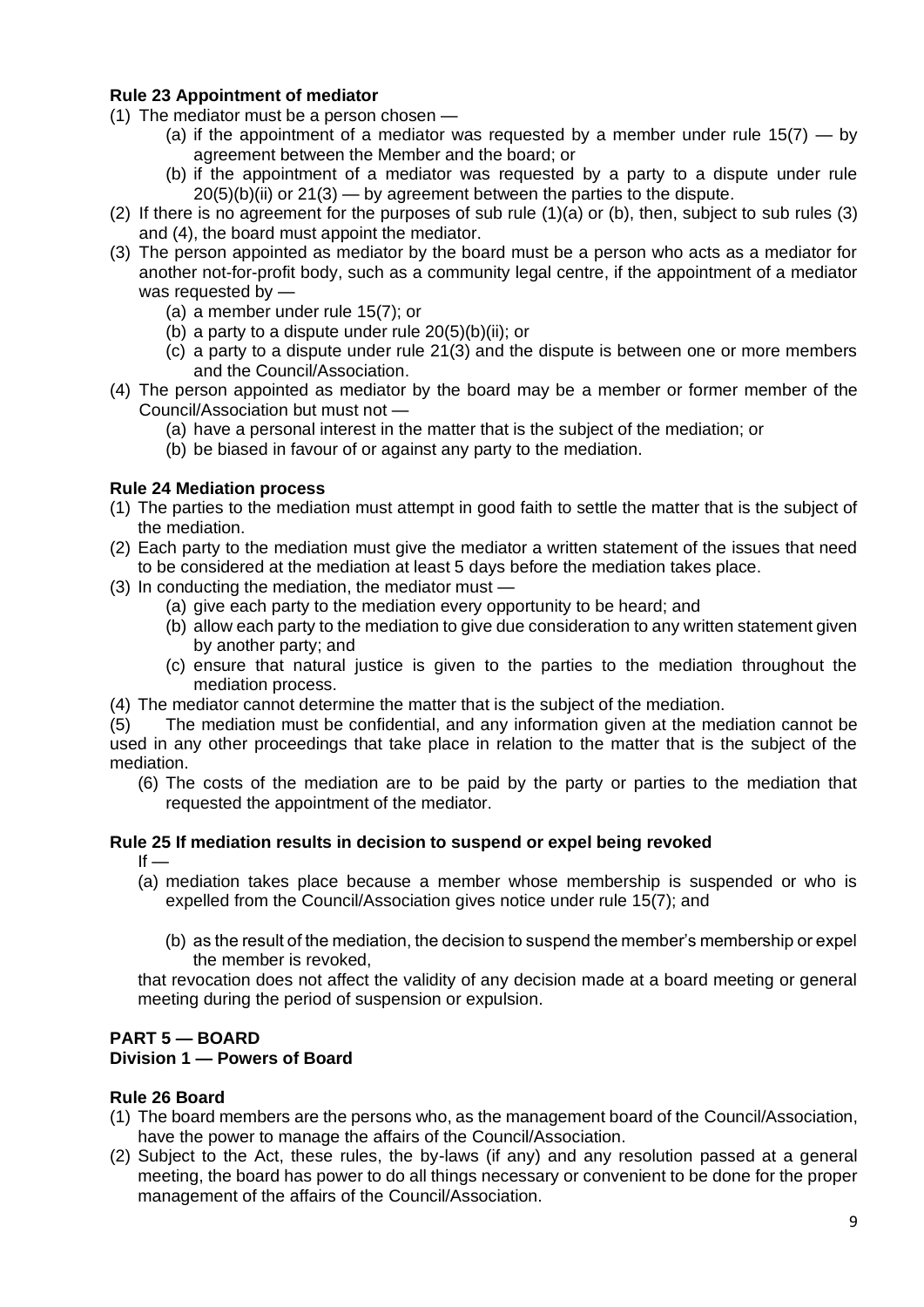- (3) The board must take all reasonable steps to ensure that the Council/Association complies with the Act, these rules and the by-laws (if any).
- (4) "The board will delegate its powers for the day to day management to the Executive Officer who at all times will be responsible to the board in the performance of these duties.

## **Duties and Responsibilities of Executive Officer**

While the governing role of the Board of Management is one of leadership, financial and strategic planning, it is the responsibility of the appointed Executive Officer to manage the day-to-day operations of the Ethnic Communities Council of W.A Incorporated to achieve these strategic ends, as per Rule 26 (4).

The Council's Executive Officer shall attend Board Meetings at the invitation of the Board and he/she shall not have a vote. The Executive Officer will:

- (i) Present a report of the operations of the service since the last meeting, in a format determined by the Board.
- (ii) Bring to the attention of the Board any issues which require Board consideration.
- (iii) Provide information and advice to assist the Board in its deliberations.
- (iv) Provide feedback to other staff of the considerations and deliberations of the Board.

Besides the above the duties and responsibilities of the Executive Officer include:

- Ensuing the effective implementation of all funding contracts that the Ethnic Communities Council of W.A Incorporated is a party to;
- Controlling resources and being responsible for results, including appointing workers to discharge these responsibilities, and monitoring their performance;
- Identifying and maintaining important relationships between the Ethnic Communities Council of W.A Incorporated and other organisations and individuals, relationships that will support effective and efficient service delivery;
- Developing and implementing operational plans and policies, in consultation with workers, in the areas delegated by the Board of Management to the Executive Officer.

In fulfilling these duties and responsibilities the Executive Officer is accountable to Board of management and will comply with the delegation frameworks it has designed for this purpose. The board can amend these delegations if it so chooses.

### **Division 2 — Composition of Board and duties of members**

### **Rule 27 Board members**

- (1) The board members consist of —
- (a) the office holders of the Council/Association; and

(b) ten ordinary board members, one of whom shall be from a rural / regional member organisation and one from a new and emerging community. In the absence of a least two board members being from new and emerging communities the board will co-opt a person from this group to attend meetings of the board in a non-voting capacity until the next AGM.

(c) If at least two of the four office bearer positions other than the Vice-President are not held by a woman then at least one of the Vice-President positions shall be filled by a woman. If none of the office bearer positions other than the Vice-President is held by a young person\* at least one of the Vice-President positions shall be filled by a young person\*.

\*Below 26 years at the date of the election.

- (2) The following are the office holders of the Council/Association
	- a) a President
	- b) a Senior Vice President
	- c) two Vice-Presidents
	- d) a Secretary
	- e) a Treasurer

#### (3) A person may be a board member if the person is —

- (a) an individual who has reached 18 years of age; and
- (b) a delegate of an ordinary member.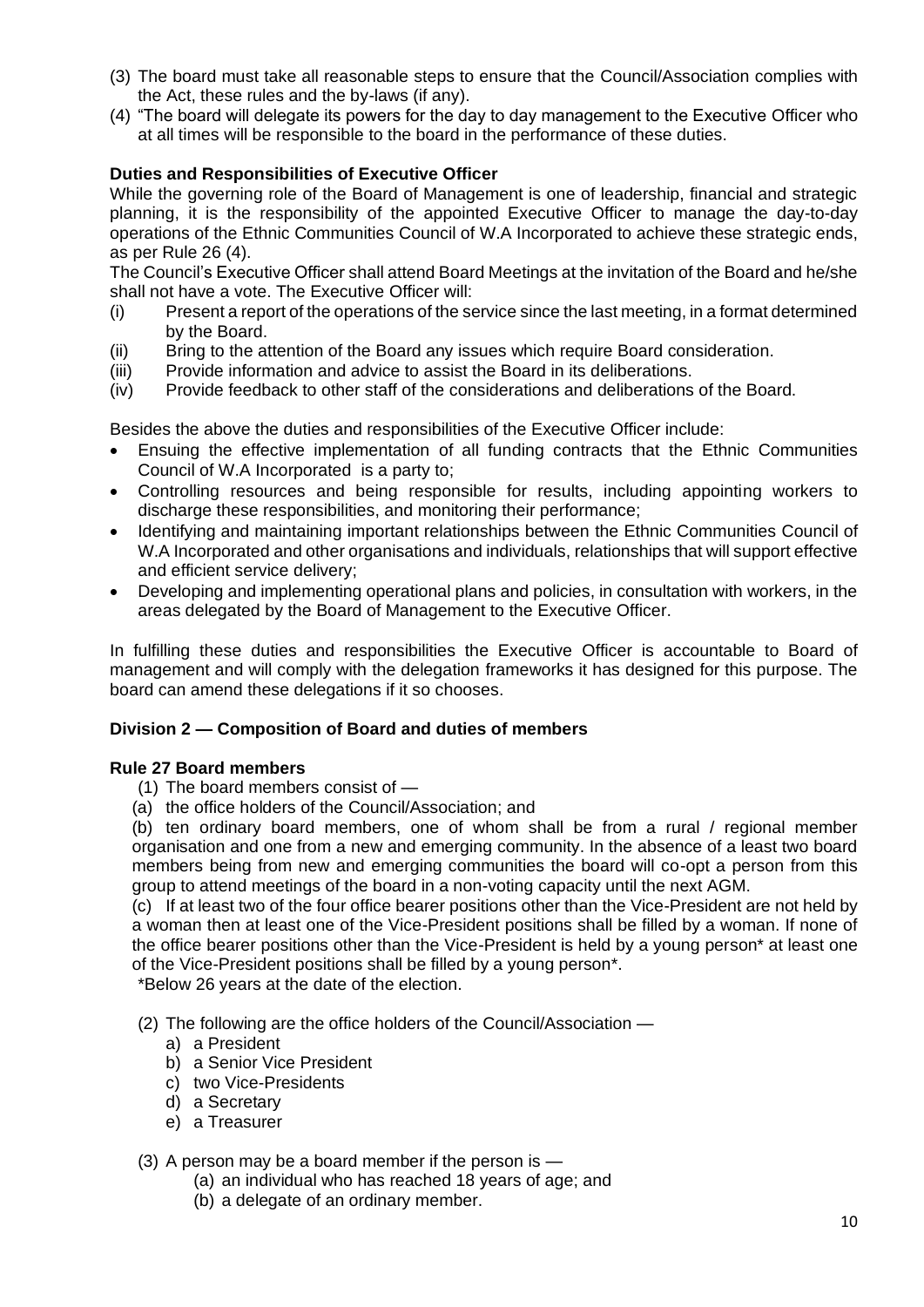(4) A person must not hold 2 or more of the offices mentioned in sub rule (3) at the same time.

# **Rule 28 A: President**

(a)The President shall

- (i) Preside at all General meetings and Board meetings.
- (ii) Consult with the Secretary regarding the business to be conducted at each board meeting and general meeting.
- (iii) Have the right to delegate the Chair for all or part of any meeting;
- (iv) Be ex-officio member of all committees, sub-committees, networks and task forces of the Ethnic Communities Council of W.A Incorporated;
- (v) Be the Spokesperson on behalf of the Ethnic Communities Council of W.A Incorporated and communicate the views and policies of the Council/Association in public statements;
- (vi) Have the discretion to delegate the making of public statements to Chairpersons/coordinators of Ethnic Communities Council of W.A Incorporated committees, sub-committees, networks and task forces.
- (vii) Not act in matters where there may be a perceived or real conflict of interest or where the council's policies may be compromised.
- Rule 28 B Senior Vice-President
- (b) The Senior Vice-President shall
	- (i) Be responsible to the Board for the functioning of all committees, sub-committees, networks and task forces of the Ethnic Communities Council of W.A Incorporated;
	- (ii) Be ex-officio member of all committees sub-committees, networks and task forces of the Ethnic Communities Council of W.A Incorporated;
	- (iii) Generally assist the President;
	- (iv) Carry out other tasks delegated;
	- $(v)$  In the case of incapacity, absence or resignation of the President, the Senior Vice-President shall carry out all duties of the President until the President can resume duties or a new President has been elected at an AGM or a SGM.

### Rule 28 C Vice Presidents

- (c) If one of the Vice-Presidents is not a woman, the person delegated the responsibility for Women's Issues shall:
	- (i) Be responsible for the proper functioning of the Women's Sub-committee;
	- (ii) Generally assist the President;
	- (iii) Carry out tasks delegated by the President or the Committee;
	- (iv) Chair meetings in the absence of the President and the Senior Vice-President or as delegated by the President.
- (d) If one of the Vice-Presidents is not a young person, the person delegated the responsibility for Youth Issues shall:
	- (i) Be responsible for the proper functioning of the Youth sub-committee;
	- (ii) Generally assist the President;
	- (iii) Carry out tasks delegated by the President and the Committee.
	- (iv) Chair meetings in the absence of the President and the Senior Vice-President or as delegated by the President.

# **Rule 29 Secretary**

The Secretary has the following duties —

- (a) dealing with the Council/Association's s correspondence;
- (b) consulting with the chairperson regarding the business to be conducted at each board meeting and general meeting;
- (c) preparing the notices required for meetings and for the business to be conducted at meetings;
- (d) unless another member is authorised by the board to do so, maintaining on behalf of the Council/Association the register of members, and recording in the register any changes in the membership, as required under section 53(1) of the Act;
- (e) maintaining on behalf of the Council/Association an up-to-date copy of these rules, as required under section 35(1) of the Act;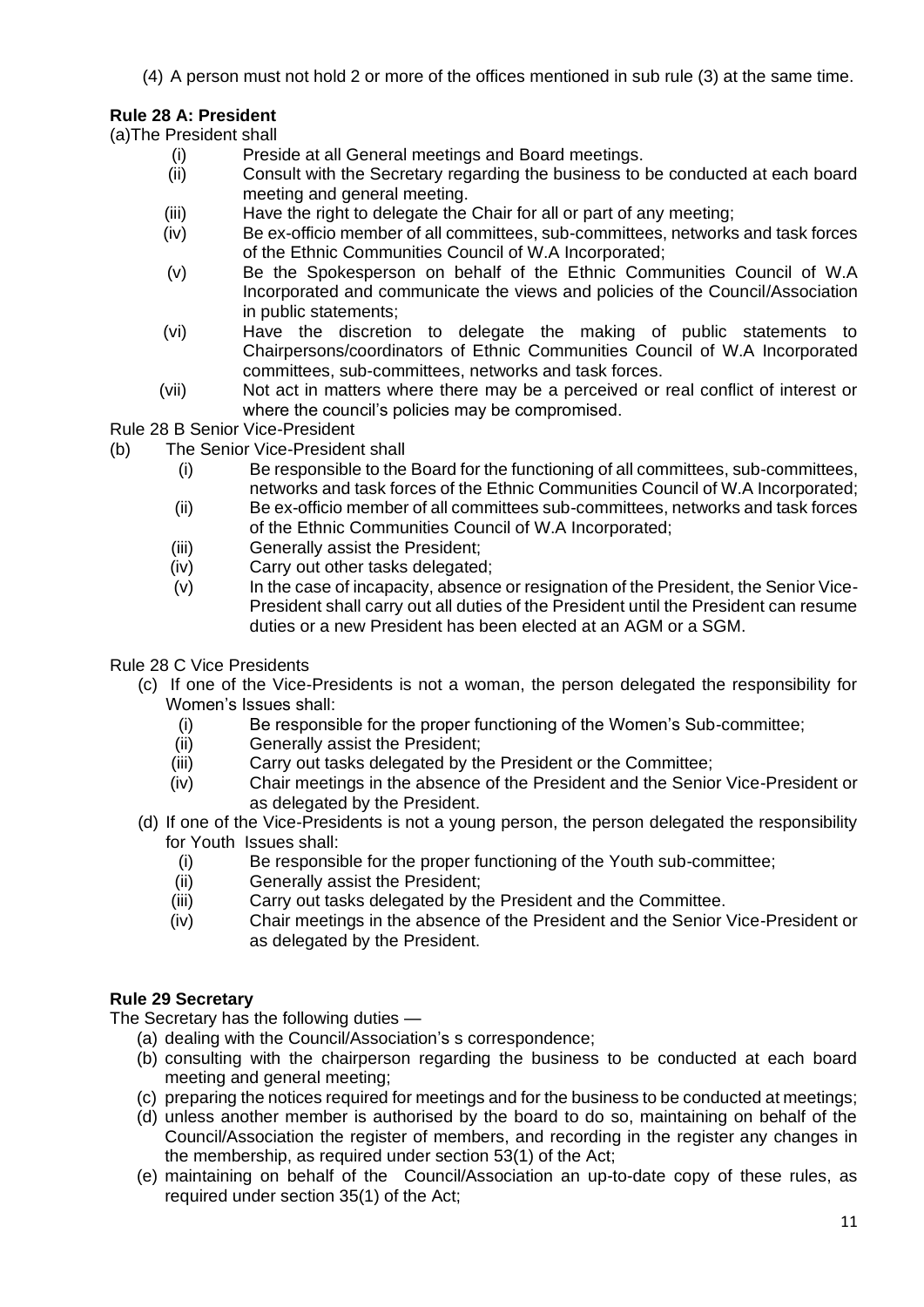- (f) unless another member is authorised by the board to do so, maintaining on behalf of the Council/Association a record of board members and other persons authorised to act on behalf of the Council/Association, as required under section 58(2) of the Act;
- (g) ensuring the safe custody of the books of the Council/Association, other than the financial records, financial statements and financial reports, as applicable to the Council/Association;
- (h) maintaining full and accurate minutes of board meetings and general meetings;
- (i) carrying out any other duty given to the secretary under these rules or by the board.
- (j) Duties (a) to (g) are delegated to the Executive Officer who at all times will be responsible to the Secretary in the performance of these duties.

#### **Rule 30 Treasurer**

The treasurer has the following duties —

- (a) ensuring that any amounts payable to the Council/Association are collected and issuing receipts for those amounts in the Council/Association's name;
- (b) ensuring that any amounts paid to the Council/Association are credited to the appropriate account of the Council/Association, as directed by the board;
- (c) ensuring that any payments to be made by the Council/Association that have been authorised by the board or at a general meeting are made on time;
- (d) ensuring that the Council/Association complies with the relevant requirements of Part 5 of the Act;
- (e) ensuring the safe custody of the Council/Association's financial records, financial statements and financial reports, as applicable to the Council/Association;
- (f) if the Council/Association is a tier 1 association, coordinating the preparation of the Council/Association's financial statements before their submission to the Council/Association's annual general meeting;
- (g) if the Council/Association is a tier 2 association or tier 3 association, coordinating the preparation of the Council/Association's financial report before its submission to the Council/Association's annual general meeting;
- (h) providing any assistance required by an auditor or reviewer conducting an audit or review of the Council/Association's financial statements or financial report under Part 5 Division 5 of the Act;
- (i) carrying out any other duty given to the treasurer under these rules or by the board
- (j) Duties (a) to (e) are delegated to the Executive Officer who at all times will be responsible to the Treasurer in the performance of these duties.

# **Division 3 — Election of board members and tenure of office**

### **Rule 31 How members become Board members**

A member becomes a board member if the member —

- (a) is elected to the board at a general meeting; or
- (b) is appointed by the board to fill a casual vacancy under rule 38
- (c) The board reserves the right to invite the immediate past President to be a member of the board in a non-voting capacity.

### **Rule 32 Nomination of board members**

- (1) At least 30 days before an annual general meeting, the secretary must send written notice to all the members —
	- (a) calling for nominations for election to the board; and
	- (b) stating the date by which nominations must be received by the secretary to comply with sub rule (2).
- (2) Only financial members (subject to clause 7 (c)) may nominate for membership of the Board.
- (3) A member who wishes to be considered for election to the board at the annual general meeting must nominate for election by sending written notice of the nomination to the secretary at least 7 days before the annual general meeting.
- (4) The written notice must include a statement by the member or another member in support of the nomination.
- (5) Close family members of staff i.e. spouse children and stepchildren are not eligible to contest board positions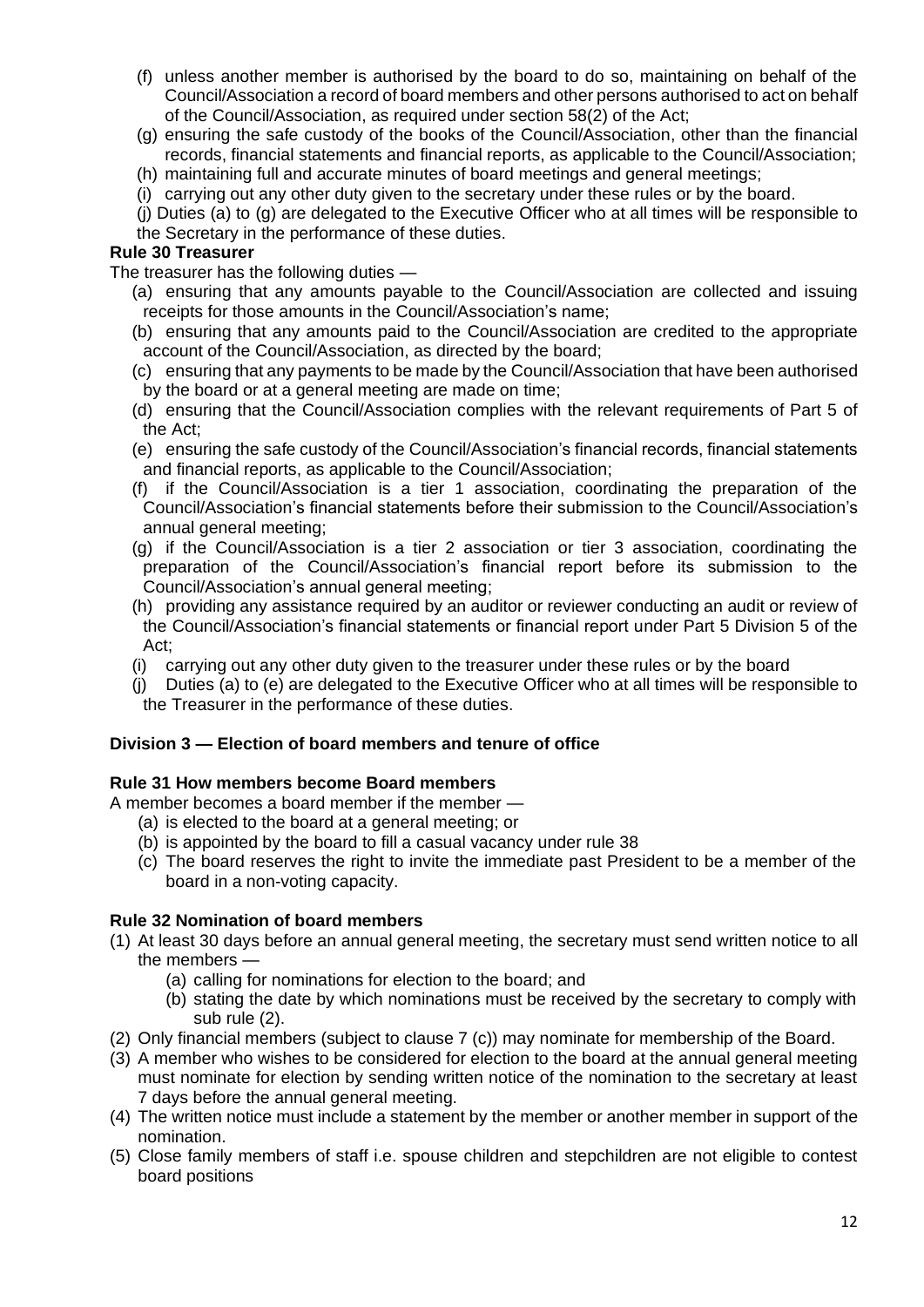(6) A member whose nomination does not comply with this rule is not eligible for election to the board unless the member is nominated under rule 33(2) or 34(2)(b).

## **Rule 33 Election of office holders**

- (1) Office bearers are elected by board members as per Rule 34.
- (2) If only one member has nominated for a position, the chairperson of the meeting/Returning Officer must declare the Member elected to the position.
- (3) If more than one member has nominated for a position, the board members at the meeting must vote in accordance with procedures that have been determined by the board to decide who is to be elected to the position.

## **Rule 34 Election of ordinary board members**

- (1) At the annual general meeting, an election must be held for all vacant board member positions.
- (2) If the nominations are less than the number of vacant positions, the chairperson of the meeting may call for nominations from the ordinary members at the meeting.
- (3) If the number of nominations are the same as the number of vacant positions, the chairperson of the meeting must declare the Members elected to the Board.
- (4) If the number of member who have nominated for a position, exceed the number of vacant positions, the ordinary members at the meeting must vote in accordance with procedures that have been determined by the board to decide who is/are to be elected as board member(s)

## **Rule 35 Term of office**

- (1) The term of office of a board member begins when the member
	- (a) is elected at an annual general meeting or under sub rule 36(3)(b); or (b) is appointed to fill a casual vacancy under rule 38.
- (2) Subject to rule 37, a board member holds office until the positions on the board are declared vacant at the next annual general meeting.
- (3) A board member may be re-elected.

## **Rule 36 Resignation and removal from office**

- (1) A board member may resign from the board by written notice given to the secretary or, if the resigning member is the secretary, given to the chairperson.
- (2) The resignation takes effect
	- (a) when the notice is received by the secretary or chairperson; or
	- (b) if a later time is stated in the notice, at the later time.
- (3) At a general meeting, the Council/Association may by resolution
	- (a) remove a board member from office; and
	- (b) elect a member who is eligible under rule 27(4) to fill the vacant position.
- (4) A board member who is the subject of a proposed resolution under sub rule (3)(a) may make written representations (of a reasonable length) to the secretary or chairperson and may ask that the representations be provided to the members.
- (5) The secretary or chairperson may give a copy of the representations to each member or, if they are not so given, the board member may require them to be read out at the general meeting at which the resolution is to be considered.

### **Rule 37 When membership of board ceases**

A person ceases to be a board member if the person —

- (1) dies or otherwise ceases to be a member; or
- (2) resigns from the board or is removed from office under rule 36; or
- (3) becomes ineligible to accept an appointment or act as a board member under section 39 of the Act;
- (4) becomes permanently unable to act as a board member because of a mental or physical disability; or
- (5) fails to attend 3 consecutive Board meetings, of which the person has been given notice, without having notified the Board that the person will be unable to attend.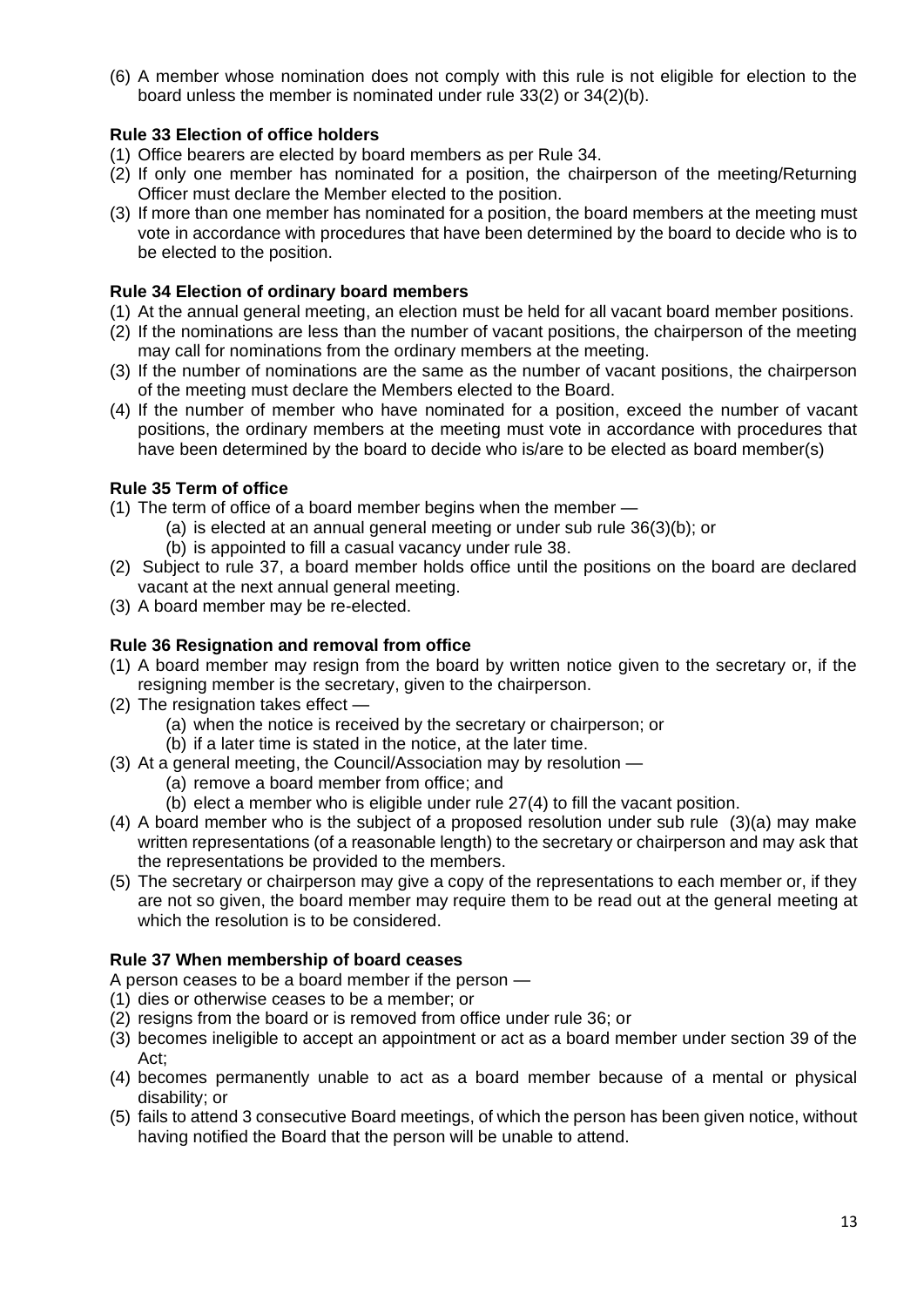### **Rule 38 Filling casual vacancies**

- (1) The board may appoint a member who is eligible under rule 27(4) to fill a position on the board that —
	- (a) has become vacant under rule 37; or
	- (b) was not filled by election at the most recent annual general meeting or under rule 36(3)(b).
- (2) If the position of secretary becomes vacant, the board must appoint a member who is eligible under rule 27(4) to fill the position within 14 days after the vacancy arises.
- (3) Subject to the requirement for a quorum under rule 45, the board may continue to act despite any vacancy in its membership.
- (4) If there are fewer board members than required for a quorum under rule 45, the board may act only for the purpose of —
	- (a) appointing board members under this rule; or
	- (b) convening a general meeting.

## **Rule 39 Validity of acts**

The acts of a board or *subcommittee*, or of a board member or member of a *subcommittee*, are valid despite any defect that may afterwards be discovered in the election, appointment or qualification of a board member or member of a *subcommittee*.

## **Rule 40 Payments to board members**

 $(1)$  In this rule  $-$ 

*board member* includes a member of a *subcommittee*;

*board meeting* includes a meeting of a *subcommittee*.

- (2) A board member is entitled to be paid out of the funds of the Council/Association for any out-ofpocket expenses for travel and accommodation properly incurred —
	- (a) in attending a board meeting or
	- (b) in attending a general meeting; or
	- (c) otherwise in connection with the Council/Association's business.

# **Division 4 — Board meetings**

# **Rule 41 Board meetings**

- (1) The board must meet at least 3 times in each year on the dates and at the times and places determined by the board.
- (2) The date, time and place of the first board meeting must be determined by the board members as soon as practicable after the annual general meeting at which the board members are elected.
- (3) Special board meetings may be convened by the chairperson or any 2 board members.

# **Rule 42 Notice of board meetings**

- (1) Notice of each board meeting must be given to each board member at least 48 hours before the time of the meeting.
- (2) The notice must state the date, time and place of the meeting and must describe the general nature of the business to be conducted at the meeting.
- (3) Unless sub rule (4) applies, the only business that may be conducted at the meeting is the business described in the notice.
- (4) Urgent business that has not been described in the notice may be conducted at the meeting if the board members at the meeting unanimously agree to treat that business as urgent

# **Rule 43 Procedure and order of business**

- (1) The President or, in the President's absence, the Senior Vice President must preside as chairperson of each board meeting.
- (2) If the President and the Senior Vice President are absent or are unwilling to act as chairperson of a meeting, the board members at the meeting must choose one of them to act as chairperson of the meeting.
- (3) The procedure to be followed at a board meeting must be determined from time to time by the board.
- (4) The order of business at a board meeting may be determined by the board members at the meeting.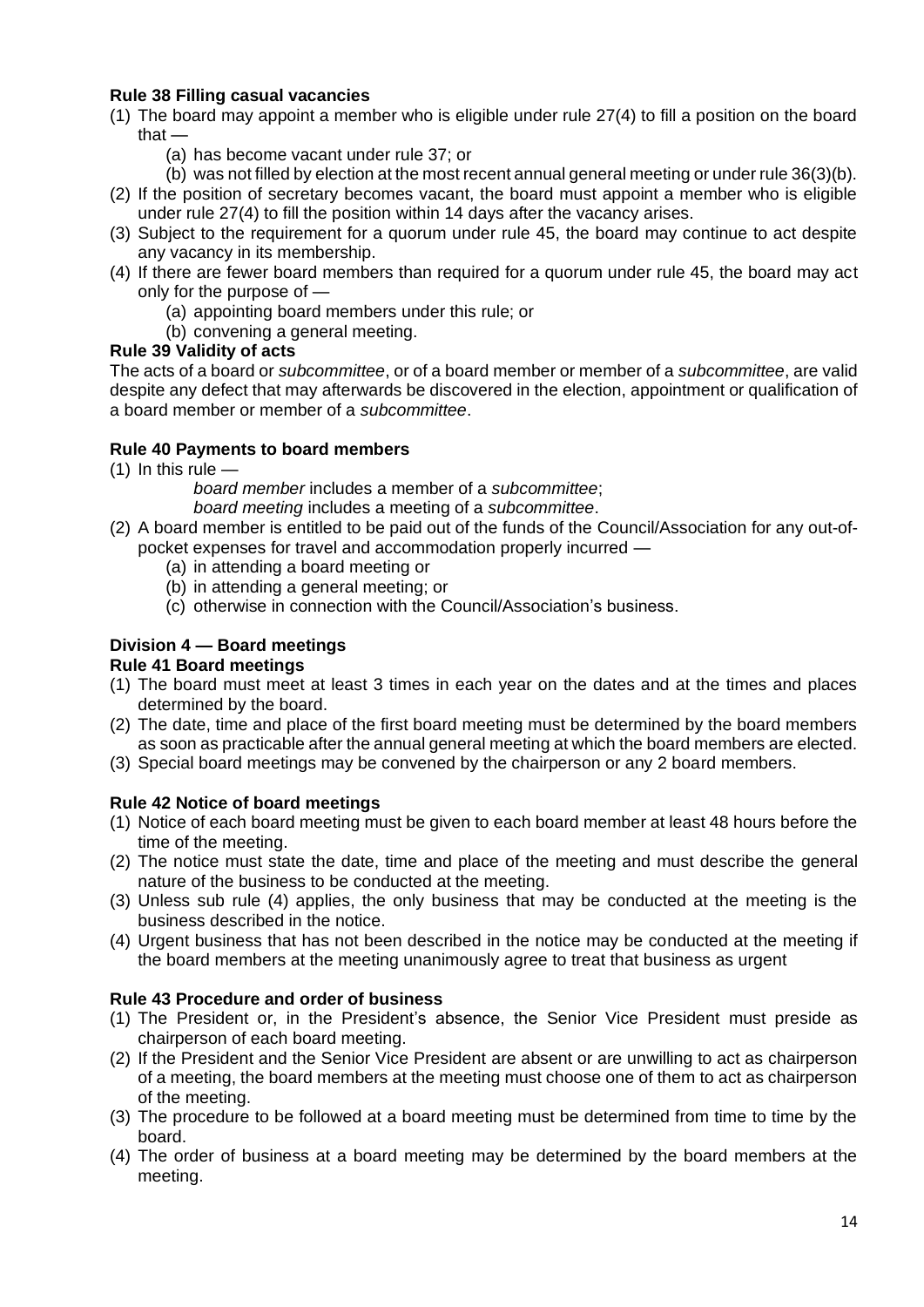- (5) A member or other person who is not a board member may attend a board meeting if invited to do so by the board.
- (6) A person invited under sub rule (5) to attend a board meeting
	- (a) has no right to any agenda, minutes or other document circulated at the meeting; and
	- (b) must not comment about any matter discussed at the meeting unless invited by the board to do so; and
	- (c) cannot vote on any matter that is to be decided at the meeting.

### **Rule 44 Use of technology to be present at board meetings**

- (1) The presence of a board member at a board meeting need not be by attendance in person but may be by that board member and each other board member at the meeting being simultaneously in contact by telephone or other means of instantaneous communication.
- (2) A member who participates in a board meeting as allowed under sub rule (1) is taken to be present at the meeting and, if the member votes at the meeting, the member is taken to have voted in person.

### **Rule 45 Quorum for board meetings (highlighted section below is taken from our current constitution)**

- (1) Subject to rule 38(4), no business is to be conducted at a board meeting unless a quorum is present. The quorum for board meetings shall be 50% plus 1 of the total board. However, where one or more board members are on approved leave of absence then the fall-back quorum requirement shall be satisfied by the attendance of 50% + 1 of the remaining board members. Leave of absence should be sought in writing and addressed to the President or, in the President's absence, the Senior Vice President.
- (2) If a quorum is not present within 30 minutes after the notified commencement time of a board meeting —
	- (a) in the case of a special meeting the meeting lapses; or
		- (b) otherwise, the meeting is adjourned to the same time, day and place in the following week.
	- $(3)$  If  $-$ 
		- (a) a quorum is not present within 30 minutes after the commencement time of a board meeting held under sub rule (2)(b); and
		- (b) at least 2 board members are present at the meeting,

those members present are taken to constitute a quorum.

### **Rule 46 Voting at board meetings**

- (1) Each board member present at a board meeting has one vote on any question arising at the meeting.
- (2) A motion is carried if a majority of the board members present at the board meeting vote in favour of the motion.
- (3) If the votes are divided equally on a question, the chairperson of the meeting has a second or casting vote.
- (4) A vote may take place by the board members present indicating their agreement or disagreement or by a show of hands, unless the board decides that a secret ballot is needed to determine a particular question.
- (5) If a secret ballot is needed, the chairperson of the meeting must decide how the ballot is to be conducted.
- (6) Decisions taken by the Board will be binding on all members of the Board and the Board will express the views of the Council/Association as indicated by the Minutes of the meetings and policy manuals governing the organisation*.*

# **Rule 47 Minutes of board meetings**

- (1) The board must ensure that minutes are taken and kept of each board meeting.
- (2) The minutes must record the following
	- (a) the names of the board members present at the meeting;
	- (b) the name of any person attending the meeting under rule 43(5);
	- (c) the business considered at the meeting;
	- (d) any motion on which a vote is taken at the meeting and the result of the vote.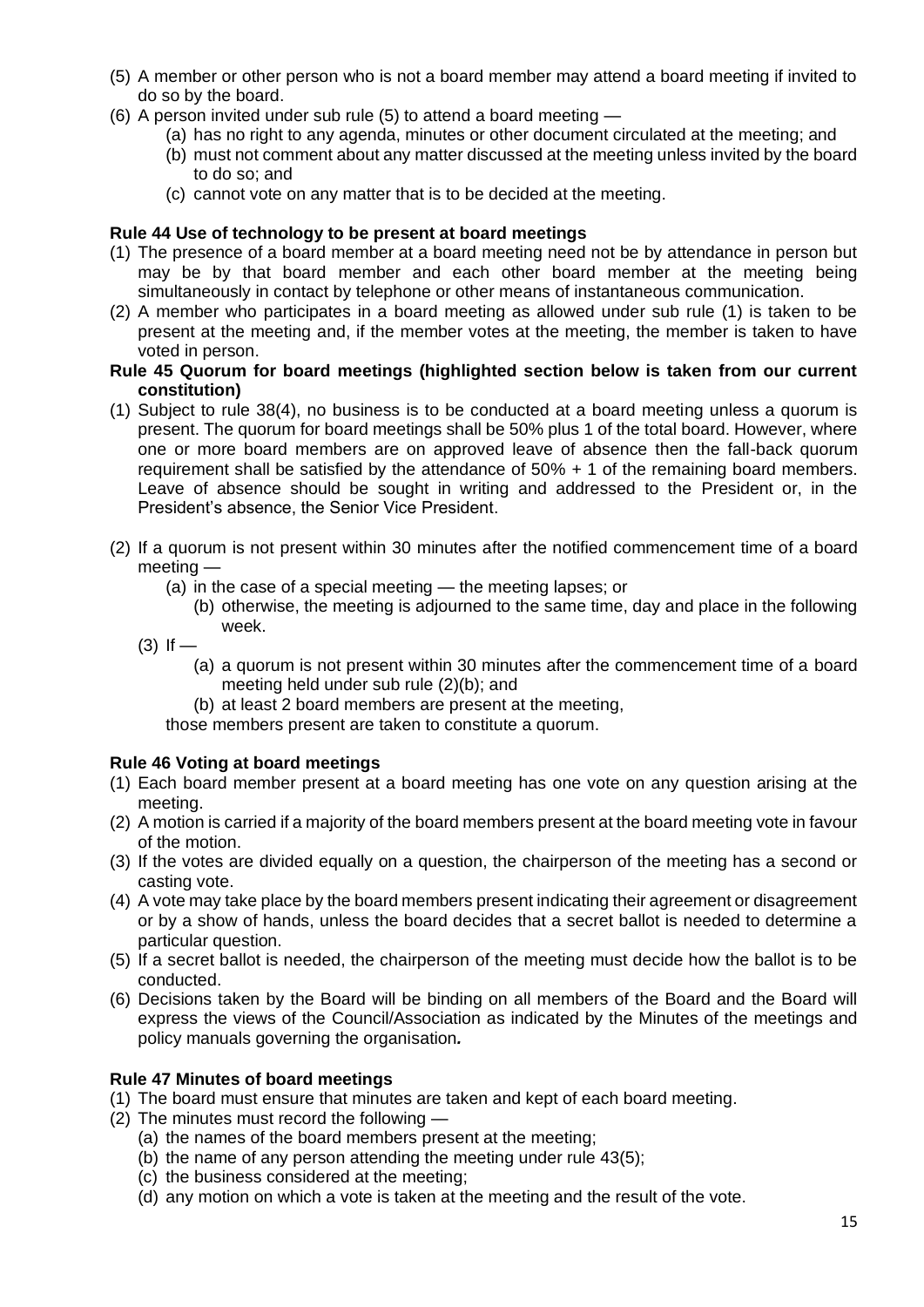- (3) The minutes of a board meeting must be entered in the Council/Association's minute book within 30 days after the meeting is held.
- (4) The chairperson must ensure that the minutes of a board meeting are reviewed and signed as correct by —
	- (a) the chairperson of the meeting; or
	- (b) the chairperson of the next board meeting.
- (5) When the minutes of a board meeting have been signed as correct they are, until the contrary is proved, evidence that —
	- (a) the meeting to which the minutes relate was duly convened and held; and
	- (b) the matters recorded as having taken place at the meeting took place as recorded; and
	- (c) any appointment purportedly made at the meeting was validly made.

## **Division 5 — Subcommittees and subsidiary offices**

### **Rule 48 Subcommittee and subsidiary offices**

- (1) To help the board in the conduct of the Council/Association's business, the board may, in writing, do either or both of the following —
	- (a) appoint one or more subcommittees including an Executive Committee comprising the President, the Senior Vice President, the two Vice Presidents, the Secretary and the Treasurer and the Executive Officer in an ex Officio non-voting capacity. All decisions made by the Executive Committee have to be endorsed by the Board;
	- (b) create one or more subsidiary offices and appoint people to those offices.
- (2) A subcommittee may consist of the number of people, whether or not members, that the board considers appropriate.
- (3) A person may be appointed to a subsidiary office whether or not the person is a member.
- (4) Subject to any directions given by the board
	- (a) a subcommittee may meet and conduct business as it considers appropriate; and
	- (b) the holder of a subsidiary office may carry out the functions given to the holder as the holder considers appropriate.

### **Rule 49 Delegation to subcommittees and holders of subsidiary offices**

 $(1)$  In this rule  $-$ 

- *non-delegable duty* means a duty imposed on the board by the Act or another written law.
- (2) The board may, in writing, delegate to a subcommittee or the holder of a subsidiary office the exercise of any power or the performance of any duty of the board other than —
	- (a) the power to delegate; and
	- (b) a non-delegable duty.
- (3) A power or duty, the exercise or performance of which has been delegated to a subcommittee or the holder of a subsidiary office under this rule, may be exercised or performed by the subcommittee or holder in accordance with the terms of the delegation.
- (4) The delegation may be made subject to any conditions, qualifications, limitations or exceptions that the board specifies in the document by which the delegation is made.
- (5) The delegation does not prevent the board from exercising or performing at any time the power or duty delegated.
- (6) Any act or thing done by a subcommittee or by the holder of a subsidiary office, under the delegation has the same force and effect as if it had been done by the board.
- (7) The board may, in writing, amend or revoke the delegation.

# **PART 6 — GENERAL MEETINGS OF COUNCIL/ASSOCIATION**

# Rule 50 Annual general meeting

- (1) The board must determine the date, time and place of the annual general meeting.
- (2) If it is proposed to hold the annual general meeting more than 6 months after the end of the Council/Association's financial year, the secretary must apply to the Commissioner for permission under section 50(3)(b) of the Act within 4 months after the end of the financial year.
- (3) The ordinary business of the annual general meeting is as follows
	- (a) to confirm the minutes of the previous annual general meeting and of any special general meeting held since then if the minutes of that meeting have not yet been confirmed;
	- (b) to receive and consider —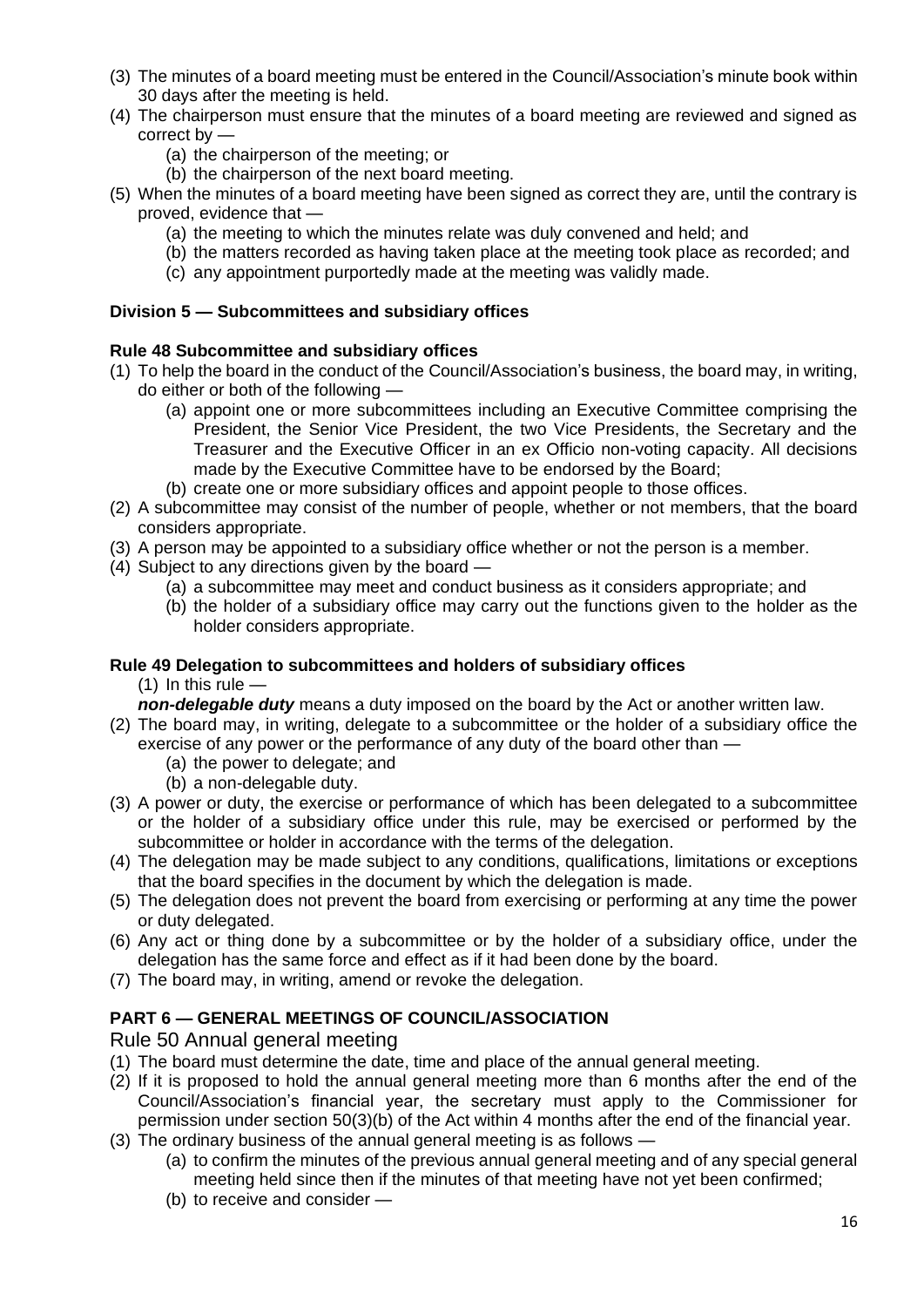- (i) the board's annual report on the Council/Association's activities during the preceding financial year; and
- (ii) if the Council/Association is a tier 1 association, the financial statements of the Council/Association for the preceding financial year presented under Part 5 of the Act; and
- (iii) if the Council/Association is a tier 2 association or a tier 3 association, the financial report of the Association for the preceding financial year presented under Part 5 of the Act;
- (iv) if required to be presented for consideration under Part 5 of the Act, a copy of the report of the review or auditor's report on the financial statements or financial report;
- (c) to elect the office holders of the Council/Association and other board members;
- (d) if applicable, to appoint or remove a reviewer or auditor of the Council/Association in accordance with the Act;
- (e) to confirm or vary the entrance fees, subscriptions and other amounts (if any) to be paid by members.
- (4) Any other business of which notice has been given in accordance with these rules may be conducted at the annual general meeting.

### **Rule 51 Special general meetings**

- (1) The board may convene a special general meeting.
- (2) The board must convene a special general meeting if at least 20% of the members require a special general meeting to be convened.
- (3) The members requiring a special general meeting to be convened must
	- (a) make the requirement by written notice given to the secretary; and
	- (b) state in the notice the business to be considered at the meeting; and
	- (c) each sign the notice.
- (4) The special general meeting must be convened within 28 days after notice is given under sub rule (3)(a).
- (5) If the board does not convene a special general meeting within that 28 day period, the members making the requirement (or any of them) may convene the special general meeting.
- (6) A special general meeting convened by members under sub rule (5)
	- (a) must be held within 3 months after the date the original requirement was made; and
	- (b) may only consider the business stated in the notice by which the requirement was made.
- (7) The Association must reimburse any reasonable expenses incurred by the members convening a special general meeting under sub rule (5).

### **Rule 52 Notice of general meetings**

- (1) The secretary or, in the case of a special general meeting convened under rule 51(5), the members convening the meeting, must give to each member —
	- (a) at least 21 days' notice of a general meeting if a special resolution is to be proposed at the meeting; or
	- (b) at least 14 days' notice of a general meeting in any other case.
- (2) The notice must
	- (a) specify the date, time and place of the meeting; and
	- (b) indicate the general nature of each item of business to be considered at the meeting; and
	- (c) if the meeting is the annual general meeting, include the names of the members who have nominated for election to the board under rule 32(2); and
	- (d) if a special resolution is proposed
		- (i) set out the wording of the proposed resolution as required by section 51(4) of the Act; and
		- (ii) state that the resolution is intended to be proposed as a special resolution; and
		- (iii) comply with rule 53(7).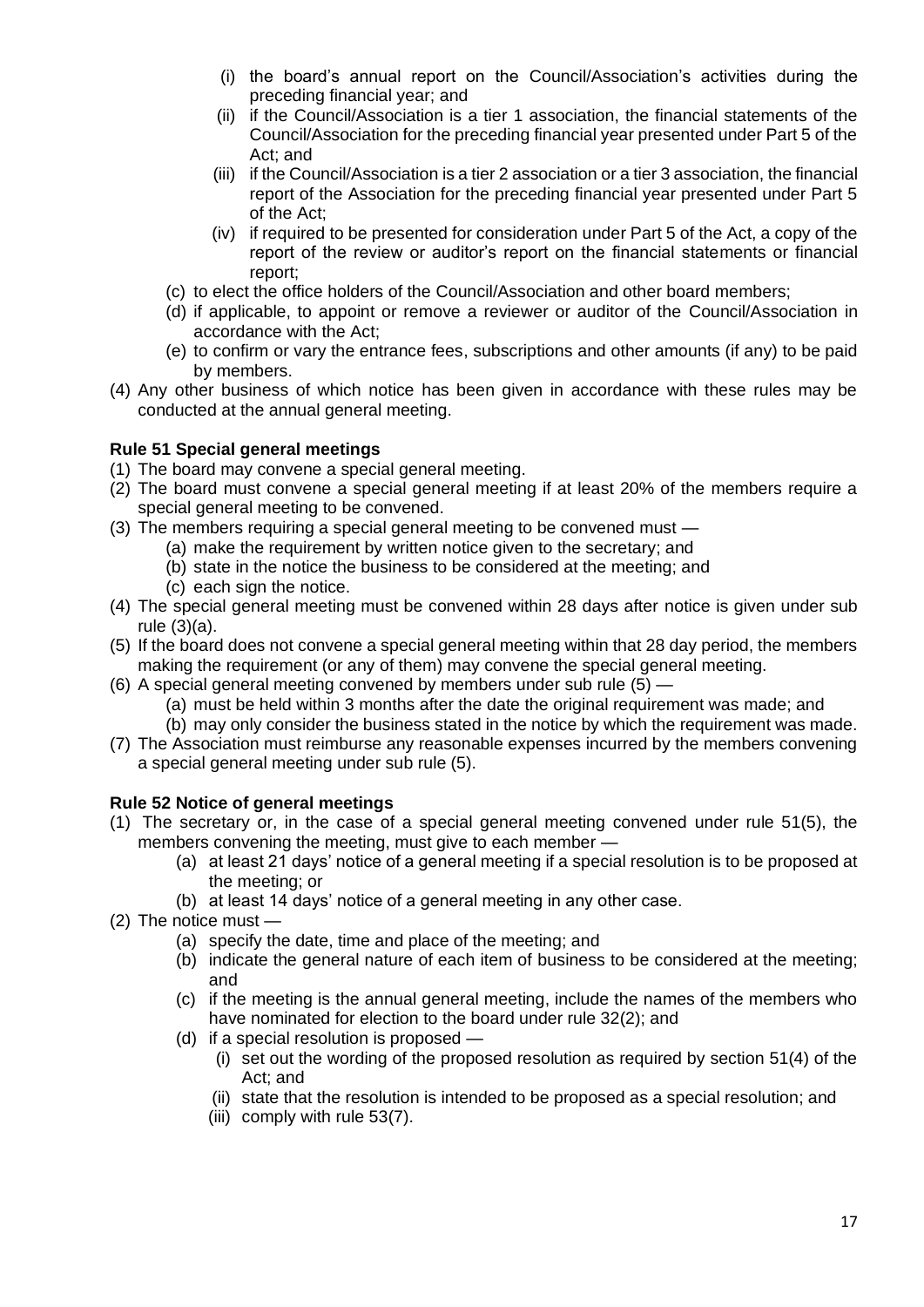# **Rule 53 Proxies**

- (1) Subject to sub rule (2), a delegate of an ordinary member may appoint an individual who is a member of his/her organisation as his or her proxy to vote and speak on his or her behalf at a general meeting.
- (2) A delegate of an ordinary member may be appointed the proxy for not more than 5 other delegates of ordinary members.
- (3) The appointment of a proxy must be in writing and signed by the delegate/President/Chairperson of the ordinary member making the appointment.
- (4) The delegate of the ordinary member appointing the proxy may give specific directions as to how the proxy is to vote on his or her behalf.
- (5) If no instructions are given to the proxy, the proxy may vote on behalf of the member in any matter as the proxy sees fit.
- (6) If the board has approved a form for the appointment of a proxy, the member may use that form or any other form —
	- (a) that clearly identifies the person appointed as the member's proxy; and
	- (b) that has been signed by the delegate/President/Chairperson of the ordinary member.
- (7) Notice of a general meeting given to an ordinary member under rule 52 must
	- (a) state that the member may appoint a proxy for the meeting; and
	- (b) include a copy of any form that the board has approved for the appointment of a proxy.
- (8) A form appointing a proxy must be given to the secretary before the commencement of the general meeting for which the proxy is appointed.
- (9) A form appointing a proxy sent by post or electronically is of no effect unless it is received by the Council/Association not later than 24 hours before the commencement of the meeting.

### **Rule 54 Use of technology to be present at general meetings**

- (1) The presence of a member at a general meeting need not be by attendance in person but may be by that member and each other member at the meeting being simultaneously in contact by telephone or other means of instantaneous communication.
- (2) A member who participates in a general meeting as allowed under sub rule (1) is taken to be present at the meeting and, if the member votes at the meeting, the member is taken to have voted in person.

#### **Rule 55 Presiding member and quorum for general meetings**

- (1) The chairperson or, in the chairperson's absence, the deputy chairperson must preside as chairperson of each general meeting.
- (2) If the chairperson and deputy chairperson are absent or are unwilling to act as chairperson of a general meeting, the board members at the meeting must choose one of them to act as chairperson of the meeting.
- (3) No business is to be conducted at a general meeting unless a quorum is present. The quorum at any General Meeting shall be 15% of the financial Members, excluding Associate members
- (4) If a quorum is not present within 30 minutes after the notified commencement time of a general meeting —
	- (a) in the case of a special general meeting the meeting lapses; or
	- (b) in the case of the annual general meeting the meeting is adjourned to
		- (i) the same time and day in the following week; and
		- (ii) the same place, unless the chairperson specifies another place at the time of the adjournment or written notice of another place is given to the members before the day to which the meeting is adjourned.
- $(5)$  If
	- (a) a quorum is not present within 30 minutes after the commencement time of an annual general meeting held under sub rule (4)(b); and
	- (b) at least 2 ordinary members are present at the meeting, those members present are taken to constitute a quorum.

### **Rule 56 Adjournment of general meeting**

(1) The chairperson of a general meeting at which a quorum is present may, with the consent of a majority of the ordinary members present at the meeting, adjourn the meeting to another time at the same place or at another place.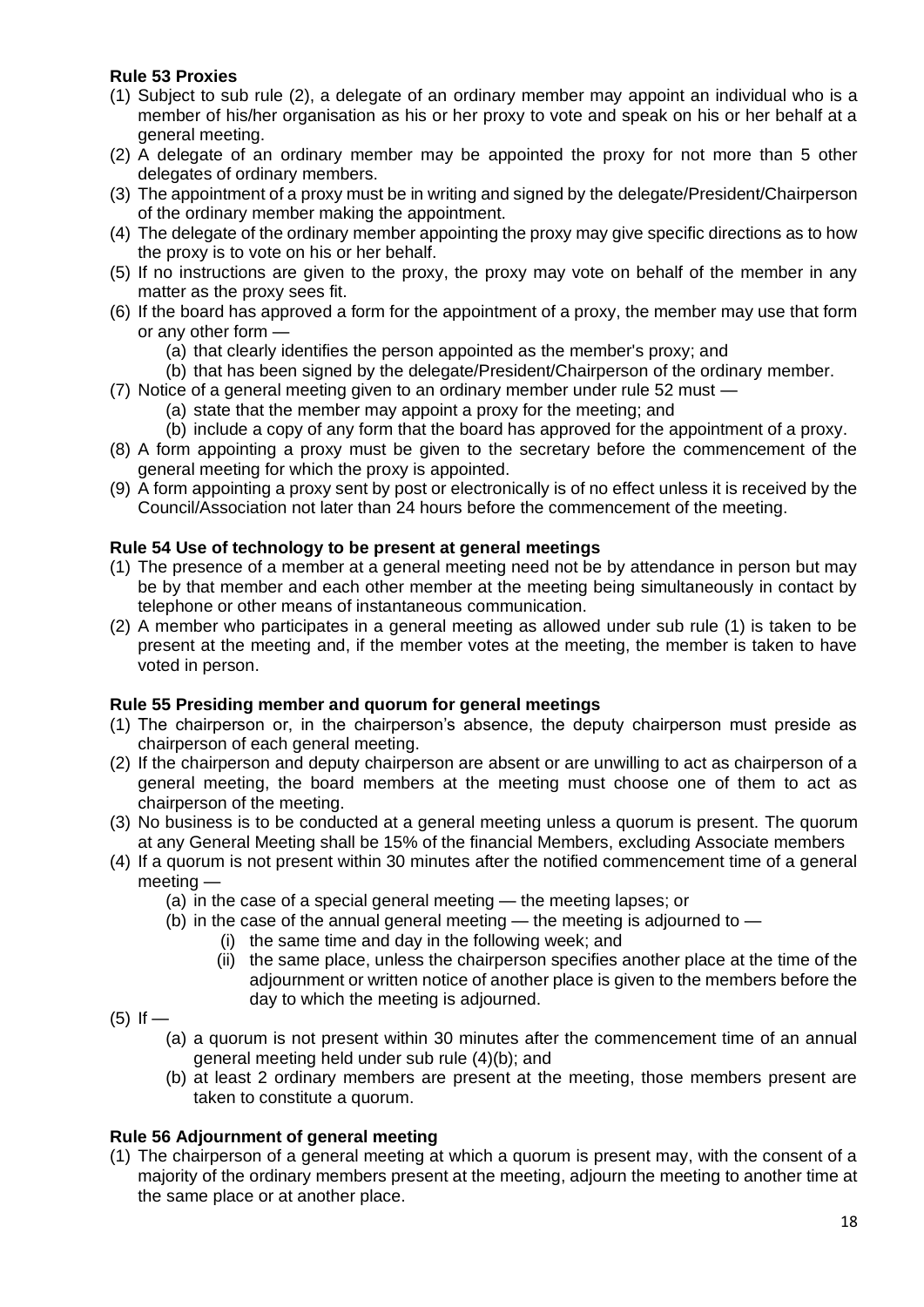- (2) Without limiting sub rule (1), a meeting may be adjourned
	- (a) if there is insufficient time to deal with the business at hand; or
	- (b) to give the members more time to consider an item of business.
- (3) No business may be conducted on the resumption of an adjourned meeting other than the business that remained unfinished when the meeting was adjourned.
- (4) Notice of the adjournment of a meeting under this rule is not required unless the meeting is adjourned for 14 days or more, in which case notice of the meeting must be given in accordance with rule 52.

## **Rule 57 Voting at general meeting**

- (1) On any question arising at a general meeting
	- (a) subject to sub rule (6), each ordinary member has one vote unless the member may also vote on behalf of a body corporate under sub rule (2); and
	- (b) ordinary members may vote personally or by proxy.
- (2) An ordinary member that is a body corporate may, in writing, appoint an individual, whether or not the individual is a member, to vote on behalf of the body corporate on any question at a particular general meeting or at any general meeting, as specified in the document by which the appointment is made.
- (3) A copy of the document by which the appointment is made must be given to the secretary before any general meeting to which the appointment applies.
- (4) The appointment has effect until
	- (a) the end of any general meeting to which the appointment applies; or
	- (b) the appointment is revoked by the body corporate and written notice of the revocation is given to the secretary.
- (5) Except in the case of a special resolution, a motion is carried if a majority of the ordinary members present at a general meeting vote in favour of the motion.
- (6) If votes are divided equally on a question, the chairperson of the meeting has a second or casting vote.
- (7) If the question is whether or not to confirm the minutes of a previous general meeting, only members who were present at that meeting may vote.
- (8) For a person to be eligible to vote at a general meeting as an ordinary member, or on behalf of an ordinary member that is a body corporate under sub rule (2), the ordinary member —
	- (a) must have been an ordinary member at the time notice of the meeting was given under rule 52; and
	- (b) must have paid any fee or other money payable to the Council/Association by the member.

### **Rule 58 When special resolutions are required**

- (1) A special resolution is required if it is proposed at a general meeting
	- (a) to affiliate the Council/Association with another body; or
	- (b) to request the Commissioner to apply to the State Administrative Tribunal under section 109 of the Act for the appointment of a statutory manager.
- (2) Sub rule (1) does not limit the matters in relation to which a special resolution may be proposed.

### **Rule 59 Determining whether resolution carried**

- (1) In this rule  $$ 
	- *poll* means the process of voting in relation to a matter that is conducted in writing.
- (2) Subject to sub rule (4), the chairperson of a general meeting may, on the basis of general agreement or disagreement or by a show of hands, declare that a resolution has been —
	- (a) carried; or
	- (b) carried unanimously; or
	- (c) carried by a particular majority; or
	- (d) lost.
- (3) If the resolution is a special resolution, the declaration under sub rule (2) must identify the resolution as a special resolution.
- (4) If a poll is demanded on any question by the chairperson of the meeting or by at least 3 other ordinary members present in person or by proxy —
	- (a) the poll must be taken at the meeting in the manner determined by the chairperson;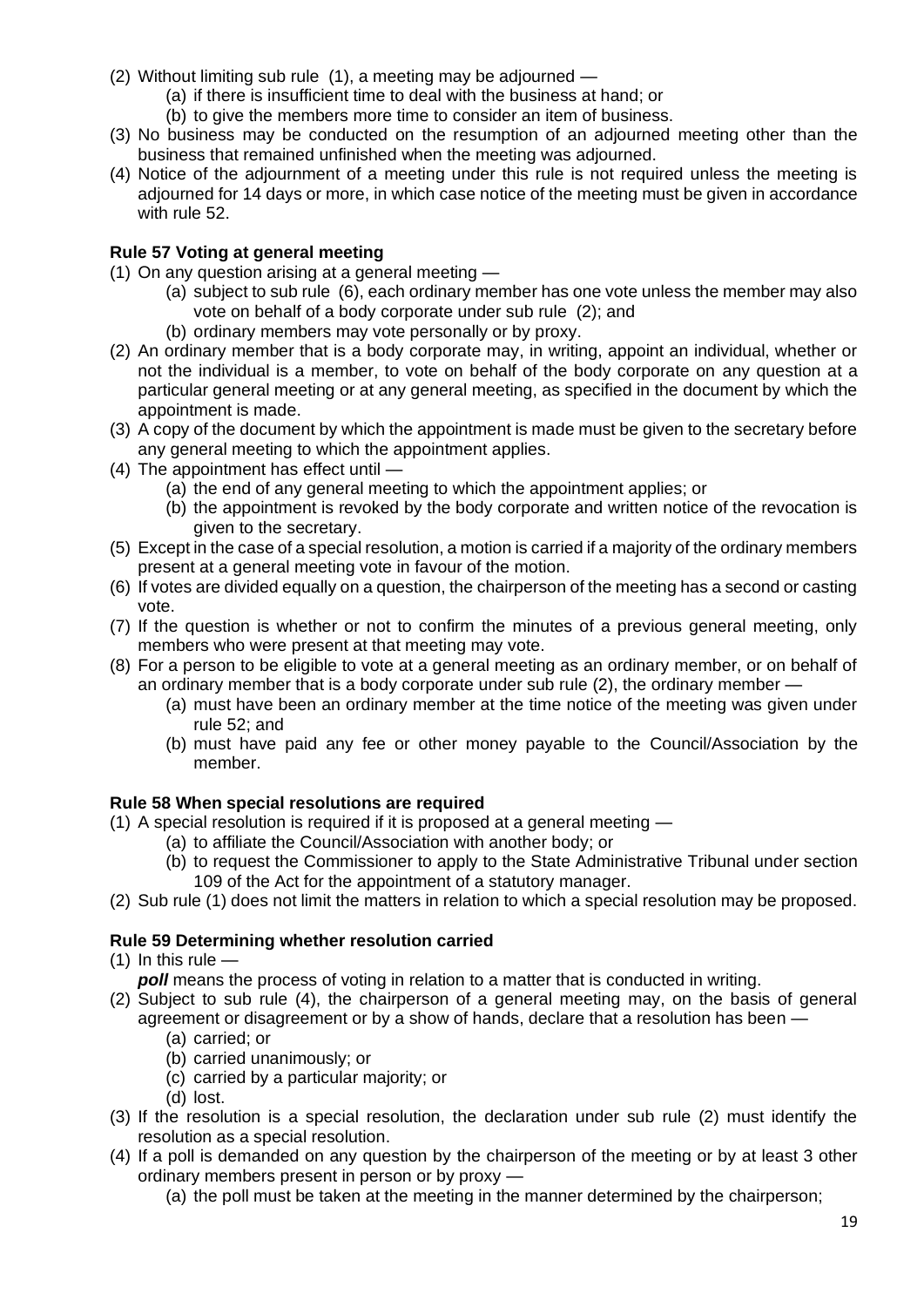(b) the chairperson must declare the determination of the resolution on the basis of the poll.

- (5) If a poll is demanded on the election of the chairperson or on a question of an adjournment, the poll must be taken immediately.
- (6) If a poll is demanded on any other question, the poll must be taken before the close of the meeting at a time determined by the chairperson.
- (7) A declaration under sub rule (2) or (4) must be entered in the minutes of the meeting, and the entry is, without proof of the voting in relation to the resolution, evidence of how the resolution was determined.

## **Rule 60 Minutes of general meeting**

- (1) The secretary, or a person authorised by the board from time to time, must take and keep minutes of each general meeting.
- (2) The minutes must record the business considered at the meeting, any resolution on which a vote is taken and the result of the vote.
- (3) In addition, the minutes of each annual general meeting must record
	- (a) the names of the ordinary members attending the meeting; and
	- (b) any proxy forms given to the chairperson of the meeting under rule 53(8); and
	- (c) the financial statements or financial report presented at the meeting, as referred to in rule 50(3)(b)(ii) or (iii); and
	- (d) any report of the review or auditor's report on the financial statements or financial report presented at the meeting, as referred to in rule 50(3)(b)(iv).
- (4) The minutes of a general meeting must be entered in the Council/Association's minute book within 30 days after the meeting is held.
- (5) The chairperson must ensure that the minutes of a general meeting are reviewed and signed as correct by —
	- (a) the chairperson of the meeting; or
	- (b) the chairperson of the next general meeting.
- (6) When the minutes of a general meeting have been signed as correct they are, in the absence of evidence to the contrary, taken to be proof that —
	- (a) the meeting to which the minutes relate was duly convened and held; and
	- (b) the matters recorded as having taken place at the meeting took place as recorded; and
	- (c) any election or appointment purportedly made at the meeting was validly made.

# **PART 7 — FINANCIAL MATTERS**

### **Rule 61 Source of funds**

The funds of the Council/Association may be derived from entrance fees, annual subscriptions, donations, fund-raising activities, grants, interest and any other sources approved by the board.

# **Rule 62 Control of funds**

- (1) The Council/Association must open an account in the name of the Council/Association with a financial institution from which all expenditure of the Council/Association is made and into which all funds received by the Council/Association are deposited.
- (2) Subject to any restrictions imposed at a general meeting, the board may approve expenditure on behalf of the Council/Association.
- (3) The board may authorise the Executive Officer to expend funds on behalf of the Council/Association up to a specified limit without requiring approval from the board for each item on which the funds are expended. The board should be advised of such expenses after they are made.
- (4) All cheques, drafts, bills of exchange, promissory notes and other negotiable instruments of the Association must be signed by —
	- (a) 2 board members; or
	- (b) one board member and a person authorised by the board.
	- (c) Executive Officer and a person authorised by the board
- (5) All funds of the Council/Association must be deposited into the Council/Association's account within 5 working days.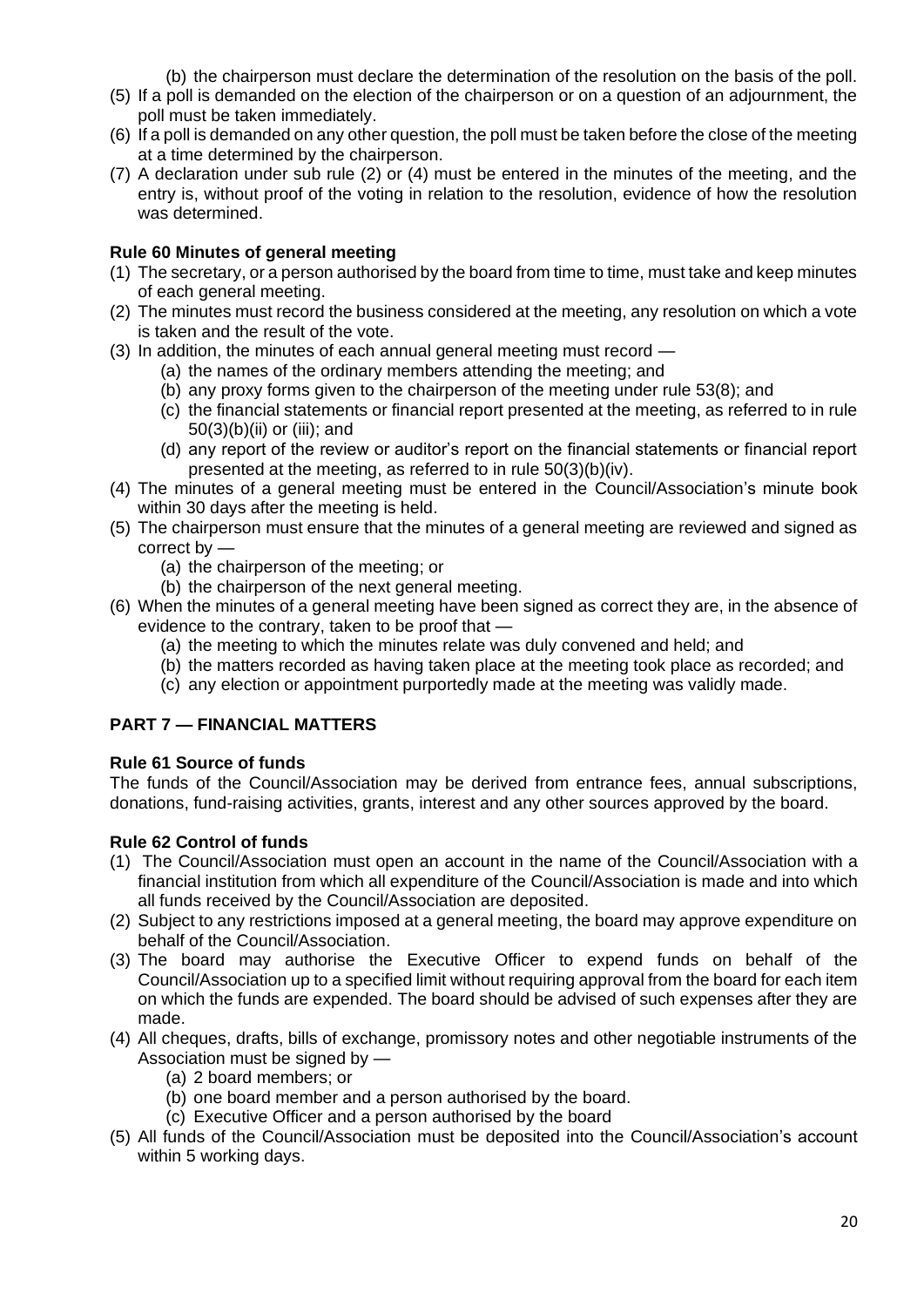## **Rule 63 Financial statements and financial reports**

- (1) For each financial year, the board must ensure that the requirements imposed on the Council/Association under Part 5 of the Act relating to the financial statements or financial report of the Association are met.
- (2) Without limiting sub rule (1), those requirements include
	- (a) if the Council/Association is a tier 1 association, the preparation of the financial statements; and
	- (b) if the Council/Association is a tier 2 association or tier 3 association, the preparation of the financial report; and
	- (c) if required, the review or auditing of the financial statements or financial report, as applicable; and
	- (d) the presentation to the annual general meeting of the financial statements or financial report, as applicable; and
	- (e) if required, the presentation to the annual general meeting of the copy of the report of the review or auditor's report, as applicable, on the financial statements or financial report.

### PART 8 — GENERAL MATTERS

## **Rule 64 By-laws**

- (1) The Council/Association may, by resolution at a general meeting, make, amend or revoke bylaws.
- (2) By-laws may  $-$ 
	- (a) provide for the rights and obligations that apply to any classes of associate membership approved under rule 8(2); and
	- (b) impose restrictions on the board's powers, including the power to dispose of the Council/Association's assets; and
	- (c) impose requirements relating to the financial reporting and financial accountability of the association and the auditing of the Council/Association's accounts; and
	- (d) provide for any other matter the Council/Association considers necessary or convenient to be dealt with in the by-laws.
- (3) A by-law is of no effect to the extent that it is inconsistent with the Act, the regulations or these rules.
- (4) Without limiting sub rule (3), a by-law made for the purposes of sub rule (2)(c) may only impose requirements on the Council/Association that are additional to, and do not restrict, a requirement imposed on the Council/Association under Part 5 of the Act.
- (5) At the request of a member, the Council/Association must make a copy of the by-laws available for inspection by the member.

### **Rule 65 Executing documents and common seal**

- (1) The Council/Association may execute a document without using a common seal if the document is signed by —
	- (a) 2 board members; or
	- (b) one board member and a person authorised by the board.
- (2) If the Council/Association has a common seal
	- (a) the name of the Council/Association must appear in legible characters on the common seal; and
	- (b) a document may only be sealed with the common seal by the authority of the board and in the presence of —
		- (i) 2 board members; or
		- (ii) one board member and a person authorised by the board,

and each of them is to sign the document to attest that the document was sealed in their presence.

- (3) The secretary must make a written record of each use of the common seal.
- (4) The common seal must be kept in the custody of the secretary or another board member authorised by the board.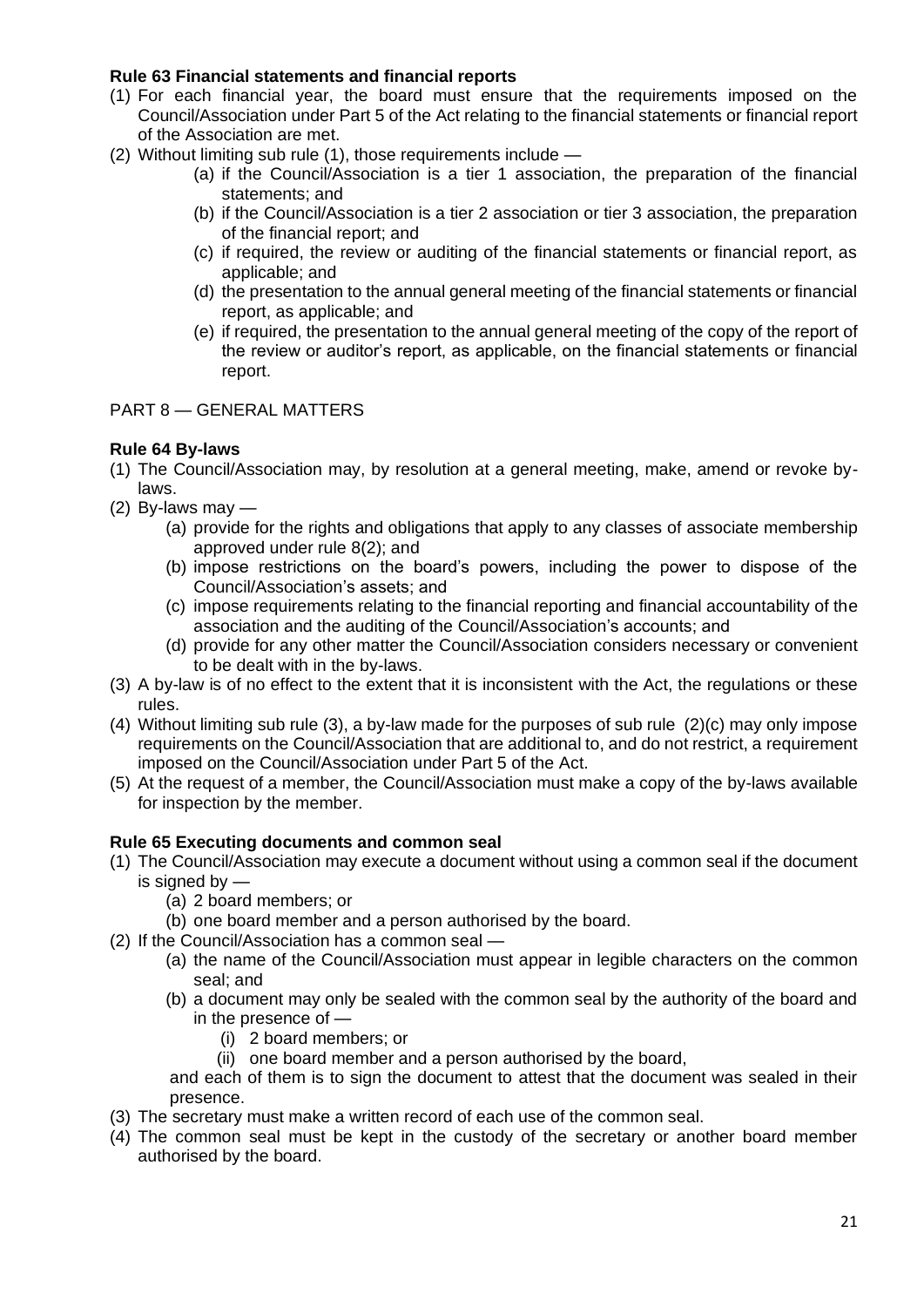# **Rule 66 Giving notices to members**

- $(1)$  In this rule  $$ 
	- *recorded means* recorded in the register of members.
- (2) A notice or other document that is to be given to a member under these rules is taken not to have been given to the member unless it is in writing and —
	- (a) delivered by hand to the recorded address of the member; or
	- (b) sent by prepaid post to the recorded postal address of the member; or
	- (c) sent by facsimile or electronic transmission to an appropriate recorded number or recorded electronic address of the member.

## **Rule 67 Custody of books and securities**

- (1) Subject to sub rule (2), the books and any securities of the Council/Association must be kept in the secretary's custody or under the secretary's control.
- (2) The financial records and, as applicable, the financial statements or financial reports of the Council/Association must be kept in the treasurer's custody or under the treasurer's control.
- (3) Sub rule s (1) and (2) have effect except as otherwise decided by the board.
- (4) The books of the Council/Association must be retained for at least 7 years.

# **Rule 68 Record of office holders**

The record of board members and other persons authorised to act on behalf of the Council/Association that is required to be maintained under section 58(2) of the Act must be kept in the secretary's custody or under the secretary's control.

## **Rule 69 Inspection of records and documents**

- (1) Sub rule (2) applies to a member who wants to inspect
	- (a) the register of members under section 54(1) of the Act; or
	- (b) the record of the names and addresses of board members, and other persons authorised to act on behalf of the Council/Association, under section 58(3) of the Act; or
	- (c) any other record or document of the association. The right of inspection does not extend to books and documents of a confidential nature and/or relating to the staff and clients of the Centre or which remain protected being 'commercial in confidence'
- (2) The member must contact the secretary to make the necessary arrangements for the inspection.
- (3) The inspection must be free of charge.
- (4) If the member wants to inspect a document that records the minutes of a board meeting, the right to inspect that document is subject to any decision the board has made about minutes of board meetings generally, or the minutes of a specific board meeting, being available for inspection by members.
- (5) The member may make a copy of or take an extract from a record or document referred to in sub rule (1)(c) but does not have a right to remove the record or document for that purpose.
	- (6) The member must not use or disclose information in a record or document referred to in sub rule (1)(c) except for a purpose —
		- (a) that is directly connected with the affairs of the Council/Association; or
		- (b) that is related to complying with a requirement of the Act.

## **Rule 70 Publication by board members of statements about Council/Association business prohibited**

A board member must not publish, or cause to be published, any statement about the business conducted by the Council/Association at a general meeting or board meeting unless —

- (a) the board member has been authorised to do so at a board meeting; and
- (b) the authority given to the board member has been recorded in the minutes of the board meeting at which it was given.

#### **Rule 71 Distribution of surplus property on cancellation of incorporation or winding up** (1) In this rule  $-$

*surplus property*, in relation to the Council/Association, means property remaining after satisfaction  $of -$ 

(a) the debts and liabilities of the Council/Association; and